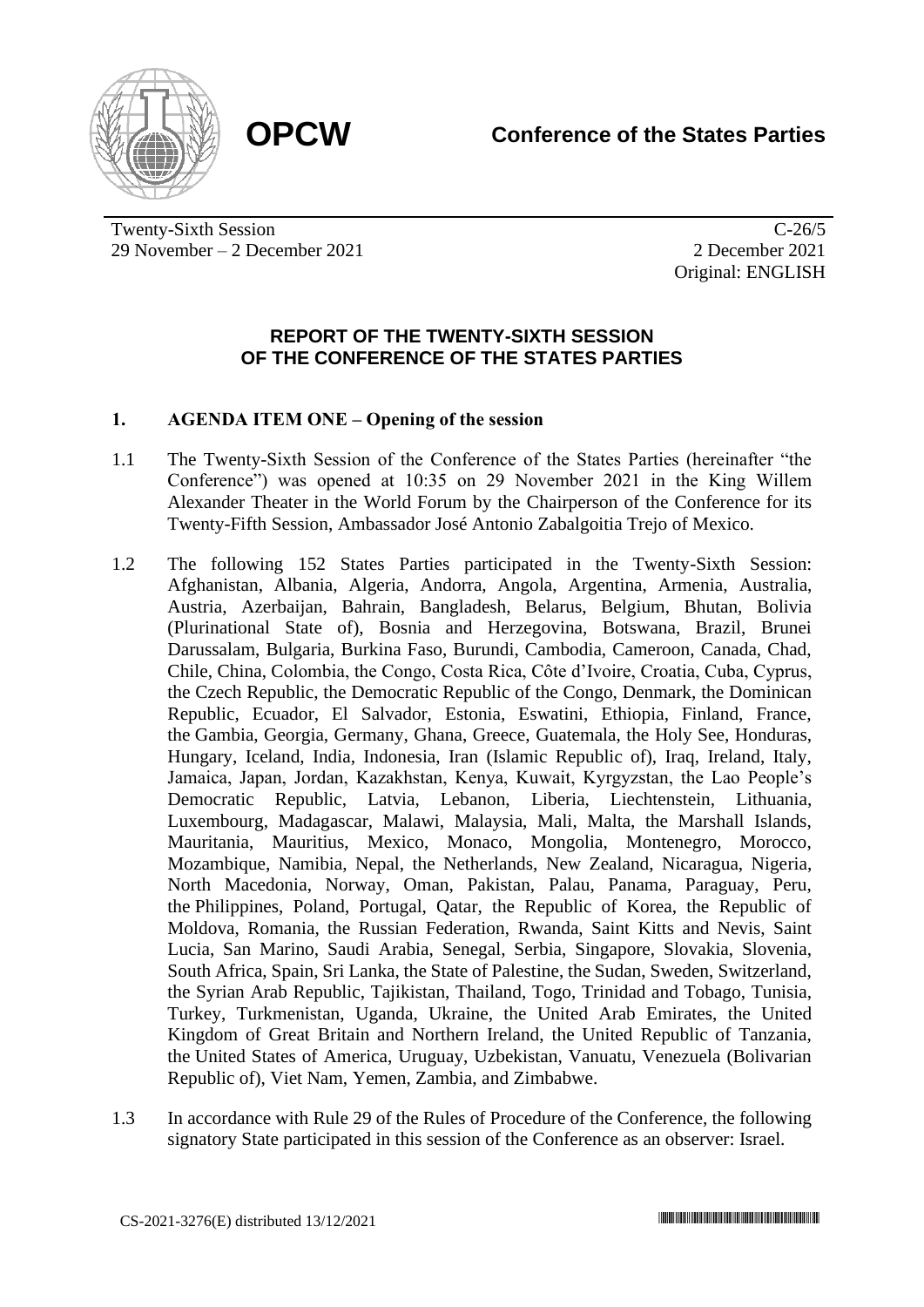- 1.4 In accordance with Rules 31 and 32 of the Rules of Procedure, and pursuant to a decision of the Conference on the matter (C-26/DEC.1, dated 29 November 2021), eight international organisations, specialised agencies, and other international bodies attended the Twenty-Sixth Session.
- 1.5 In accordance with the recommendations of the Third Review Conference<sup>1</sup> (RC-3/3<sup>\*</sup>, dated 19 April 2013), and pursuant to a decision of the Conference on the matter (C-26/DEC.2, dated 29 November 2021), the Conference **invited** representatives of the global chemical industry and scientific community to attend the Twenty-Sixth Session.
- 1.6 In accordance with Rule 33 of the Rules of Procedure, and pursuant to a decision of the Conference on the matter (C-26/DEC.3, dated 29 November 2021), 76 non-governmental organisations were invited to attend and participate in the Twenty-Sixth Session, with limited in-person attendance, and through remote access and pre-recorded statements due to COVID-19 restrictions.
- 1.7 The Permanent Representative of Canada read a joint statement on behalf of Albania, Andorra, Australia, Austria, Belgium, Bosnia and Herzegovina, Bulgaria, Canada, Chile, Colombia, Costa Rica, Croatia, Cyprus, the Czech Republic, Denmark, Ecuador, Estonia, Finland, France, Georgia, Germany, Greece, Honduras, Hungary, Iceland, Ireland, Italy, Latvia, Liechtenstein, Lithuania, Luxembourg, Malta, the Marshall Islands, Monaco, Montenegro, the Netherlands, New Zealand, North Macedonia, Norway, Panama, Peru, Poland, Portugal, the Republic of Moldova, Romania, San Marino, Slovakia, Slovenia, Spain, Sweden, Switzerland, Ukraine, the United Kingdom of Great Britain and Northern Ireland, and the United States of America concerning the accreditation of non-governmental organisations for the Twenty-Sixth Session of the Conference.
- 1.8 The delegations of the Republic of Moldova, the Russian Federation, and the Syrian Arab Republic made statements under this agenda item.

# **2. AGENDA ITEM TWO – Election of the Chairperson**

In accordance with Rules 34 and 35 of its Rules of Procedure, the Conference, by acclamation, **elected** as its Chairperson Ambassador Bård Ivar Svendsen of Norway, who shall hold office until his successor is elected at the next regular session of the Conference.

# **3. AGENDA ITEM THREE – Election of Vice-Chairpersons and other officers**

3.1 In accordance with Rules 34 and 35 of its Rules of Procedure, the Conference **elected** representatives of the following 10 States Parties as Vice-Chairpersons of the Conference, to hold office until their successors are elected at its next regular session: Albania, Algeria, Argentina, Bangladesh, Cameroon, Costa Rica, Germany, Iraq, the Russian Federation, and the United States of America.

<sup>1</sup>

Review Conference = Special Session of the Conference of the States Parties to Review the Operation of the Chemical Weapons Convention.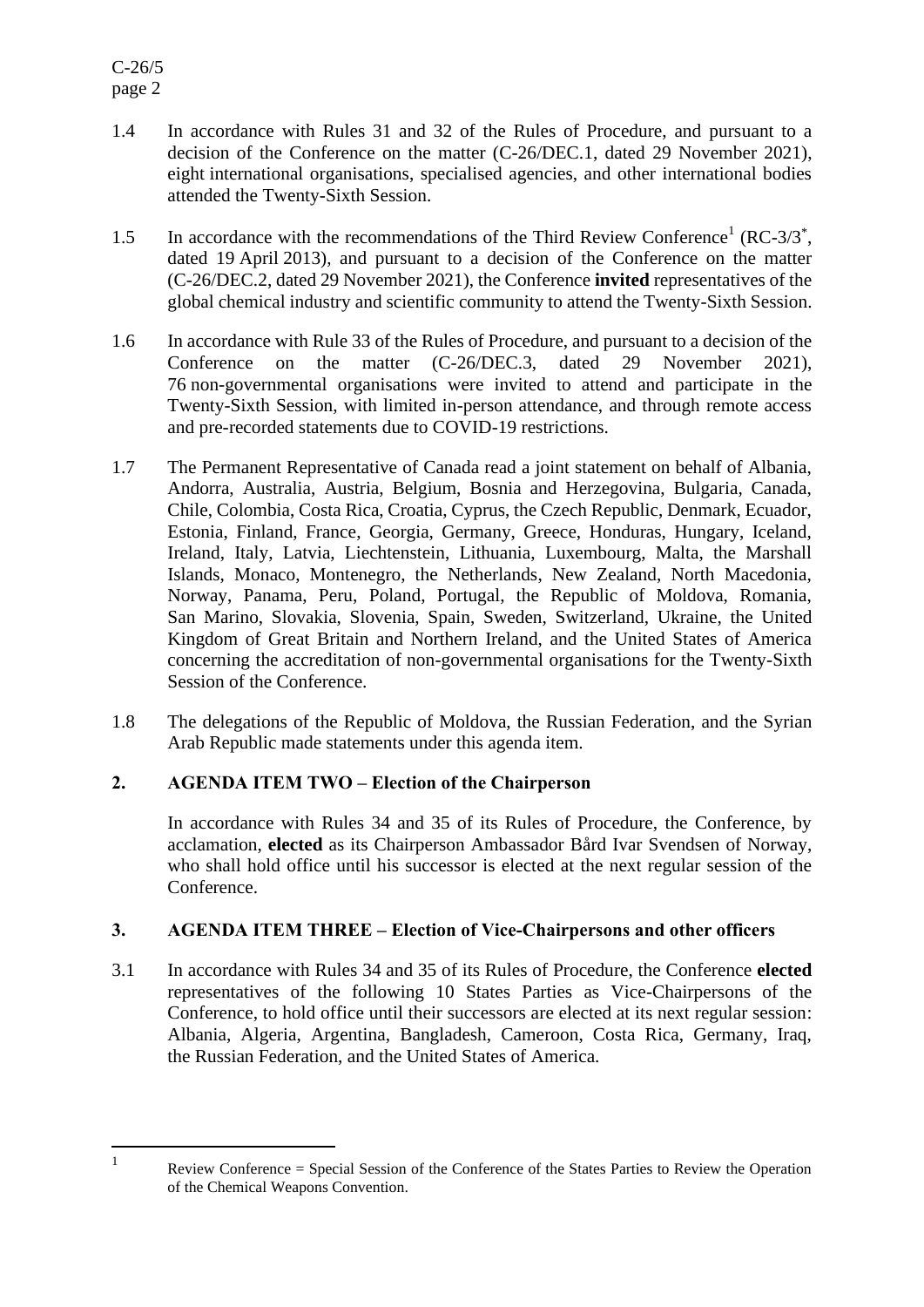3.2 Also in accordance with Rules 34 and 35 of its Rules of Procedure, the Conference **elected**, as Chairperson of the Committee of the Whole, Ambassador Carmen María Gallardo de Hernández of El Salvador, who shall hold office until a new Chairperson is elected at the next regular session of the Conference.

### **4. AGENDA ITEM FOUR – Adoption of the agenda**

- 4.1 The provisional agenda for the Twenty-Sixth Session was circulated under cover of C-26/1, dated 22 July 2021 and Corr.1, dated 3 November 2021.
- 4.2 The Conference **approved** the following agenda for its Twenty-Sixth Session:

AGENDA ITEM ONE – Opening of the session

AGENDA ITEM TWO – Election of the Chairperson

AGENDA ITEM THREE – Election of Vice-Chairpersons and other officers

AGENDA ITEM FOUR – Adoption of the agenda

AGENDA ITEM FIVE – Organisation of work and establishment of subsidiary bodies

AGENDA ITEM SIX – Appointment of the Credentials Committee

AGENDA ITEM SEVEN – Statement by the Director-General

AGENDA ITEM EIGHT – General debate

AGENDA ITEM NINE – Status of implementation of the Chemical Weapons **Convention** 

AGENDA ITEM TEN – Annual report of the OPCW on the implementation of the Chemical Weapons Convention in 2020

AGENDA ITEM ELEVEN – Annual report of the Executive Council on the performance of its activities for the period from 13 July 2020 to 12 July 2021

AGENDA ITEM TWELVE – Election of Member States to membership of the Executive Council

AGENDA ITEM THIRTEEN – Biennial Programme and Budget of the OPCW for 2022 and 2023, submitted by the Executive Council, and all items pertaining to this Budget

AGENDA ITEM FOURTEEN – Scale of assessments for 2022

AGENDA ITEM FIFTEEN – External Auditor's report on the audited Financial Statements of the OPCW and the Provident Fund for 2020

AGENDA ITEM SIXTEEN – Future procedures for the appointment of the External Auditor

AGENDA ITEM SEVENTEEN – Administrative and financial matters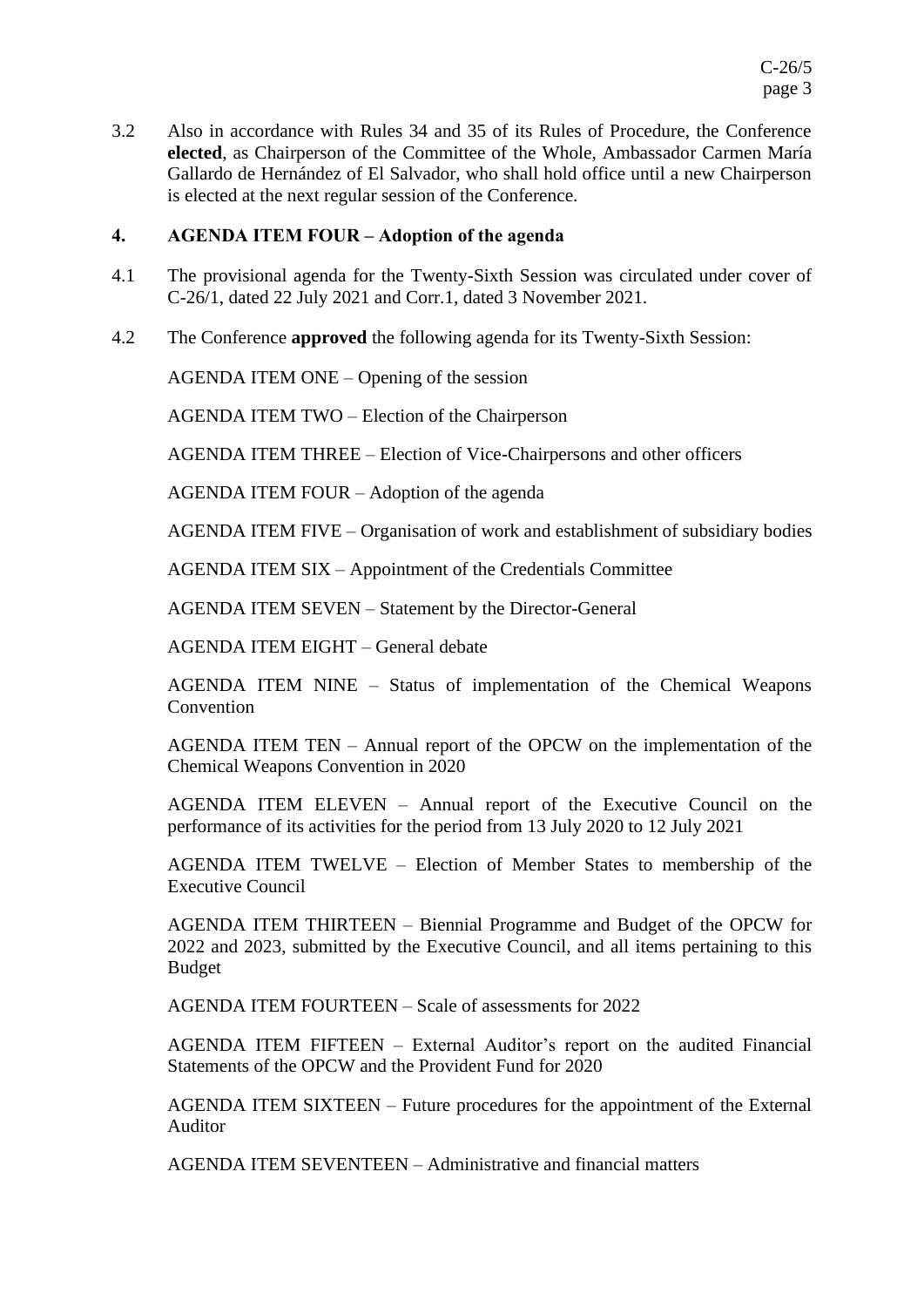AGENDA ITEM EIGHTEEN – Fostering of international cooperation for peaceful purposes in the field of chemical activities

AGENDA ITEM NINETEEN – Ensuring the universality of the Chemical Weapons Convention

AGENDA ITEM TWENTY – The OPCW Programme for Africa

AGENDA ITEM TWENTY-ONE – Engagement with the chemical industry and the scientific community

AGENDA ITEM TWENTY-TWO – Appointment of the Director-General

AGENDA ITEM TWENTY-THREE – Reports of subsidiary bodies

AGENDA ITEM TWENTY-FOUR – Follow-up to the Third Review Conference

AGENDA ITEM TWENTY-FIVE – Dates and duration of the Fifth Review Conference and of the next regular sessions of the Conference of the States Parties

AGENDA ITEM TWENTY-SIX – Any other business

AGENDA ITEM TWENTY-SEVEN – Adoption of the report of the Conference of the States Parties

AGENDA ITEM TWENTY-EIGHT – Closure

## **5. AGENDA ITEM FIVE – Organisation of work and establishment of subsidiary bodies**

The Conference **considered** and **adopted** the recommendations of the General Committee that were reported to it in accordance with Rule 43(b) of the Rules of Procedure of the Conference.

### **6. AGENDA ITEM SIX – Appointment of the Credentials Committee**

In accordance with Rule 27 of its Rules of Procedure, the Conference, on the recommendation of its Chairperson, **appointed** the following 10 members of the Credentials Committee to hold office until new members are appointed at the next regular session of the Conference: Austria, Ghana, Greece, Guatemala, Malaysia, the Philippines, the Russian Federation, Rwanda, Slovakia, and Uruguay.

### **7. AGENDA ITEM SEVEN – Statement by the Director-General**

The Conference **noted** the opening statement made by the Director-General (this document will be assigned an official reference number when it is made available to delegations).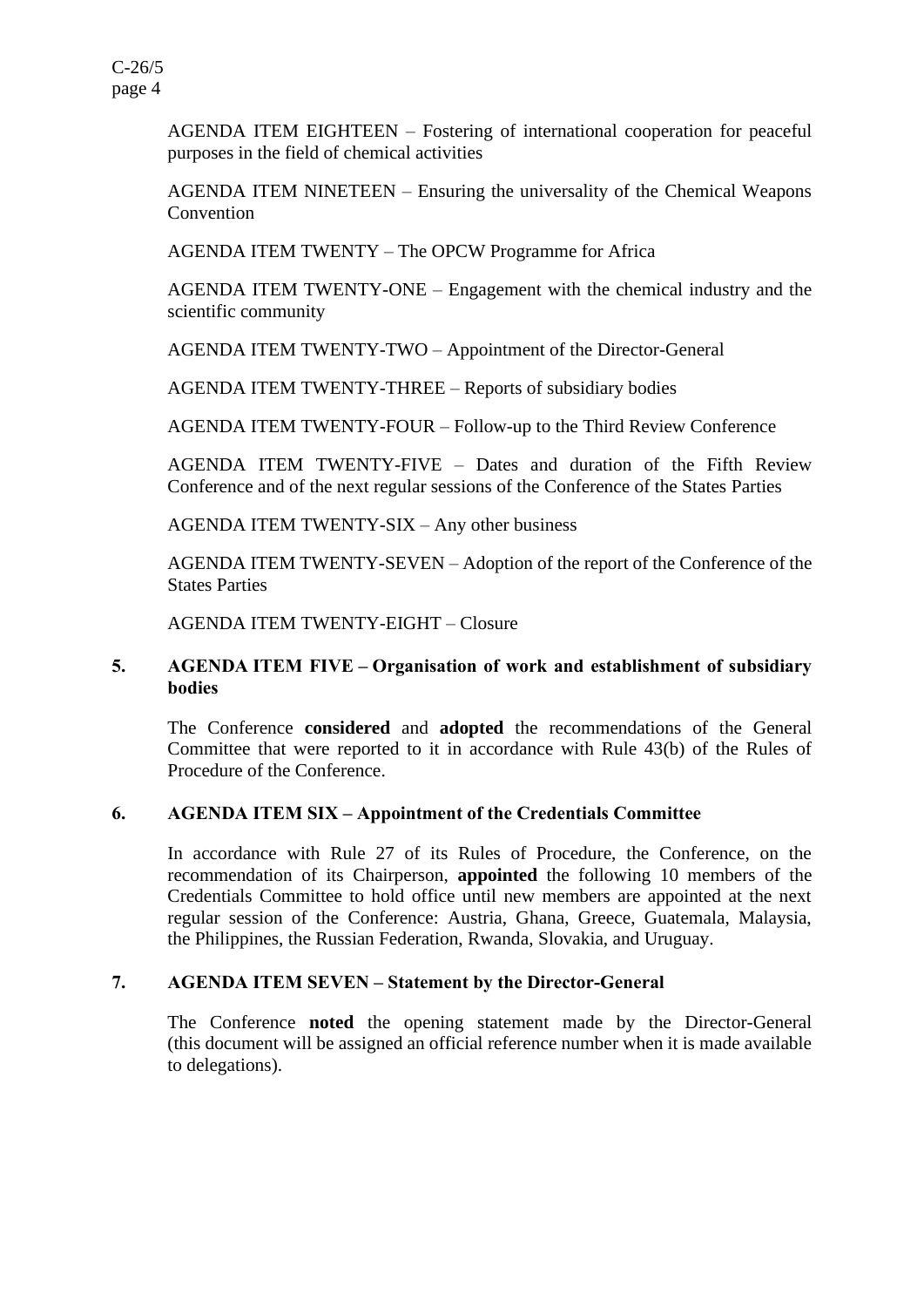# **8. AGENDA ITEM EIGHT – General debate**

- 8.1 The following delegations made statements under this agenda item: Azerbaijan (on behalf of the Non-Aligned Movement and China), South Africa (on behalf of the African Group), Albania, Algeria, Andorra, Angola, Argentina, Armenia, Australia, Austria, Bahrain, Bangladesh, Bolivia (Plurinational State of), Brazil, Canada, Chile, China, Colombia, Costa Rica, Cuba, the Czech Republic, Ecuador, El Salvador, Estonia, Eswatini, Finland, France, Germany, Ghana, Guatemala, India, Indonesia, Iran (Islamic Republic of), Iraq, Ireland, Italy, Japan, Kenya, Latvia, Lithuania, Malaysia, Mexico, Morocco, the Netherlands, New Zealand, Nigeria, Norway, Pakistan, Panama, Paraguay, Peru, the Philippines, Poland, Qatar, the Republic of Korea, Romania, the Russian Federation, Saudi Arabia, Singapore, Slovakia, South Africa, Spain, the State of Palestine, Sweden, Switzerland, the Syrian Arab Republic, Thailand, Turkey, Ukraine, the United Arab Emirates, the United Kingdom of Great Britain and Northern Ireland, the United States of America, Uruguay, and Venezuela (Bolivarian Republic of).
- 8.2 The following delegations made statements, exercising their right of reply: the State of Palestine and the Syrian Arab Republic.
- 8.3 The following signatory State made a statement during the general debate: Israel.
- 8.4 The following international organisation made a statement during the general debate: the International Committee of the Red Cross.
- 8.5 The following international body made a statement during the general debate: the European Union.
- 8.6 The following representatives from the chemical industry and the scientific community made statements under this agenda item: the International Council of Chemical Associations and the International Union of Pure and Applied Chemistry.
- 8.7 In accordance with paragraph 2 of C-26/DEC.3, the following non-governmental organisations addressed the Conference: African Centre for Science and International Security; American Public Health Association; ArgIQ; Arms Control Association; BioSecure; Bradford University; Centre for Non-Proliferation and Export Control; Green Environment Organisation; Harvard Sussex Program; Institute for Defence Studies and Analyses; Kentucky Environmental Foundation; Organisation for Defending Sardasht Victims of Chemical Weapons; Stimson Center; Tehran Peace Museum; United Service Institution of India; and Verification, Research, Training and Information Centre.

# **9. AGENDA ITEM NINE – Status of implementation of the Chemical Weapons Convention**

# **Subitem 9(a): Progress report on the implementation of the plan of action regarding the implementation of Article VII obligations**

9.1 Further to a decision by the Conference at its Fourteenth Session regarding the implementation of Article VII obligations (C-14/DEC.12, dated 4 December 2009), the Conference **considered** and **noted** a report by the Director-General on the "Overview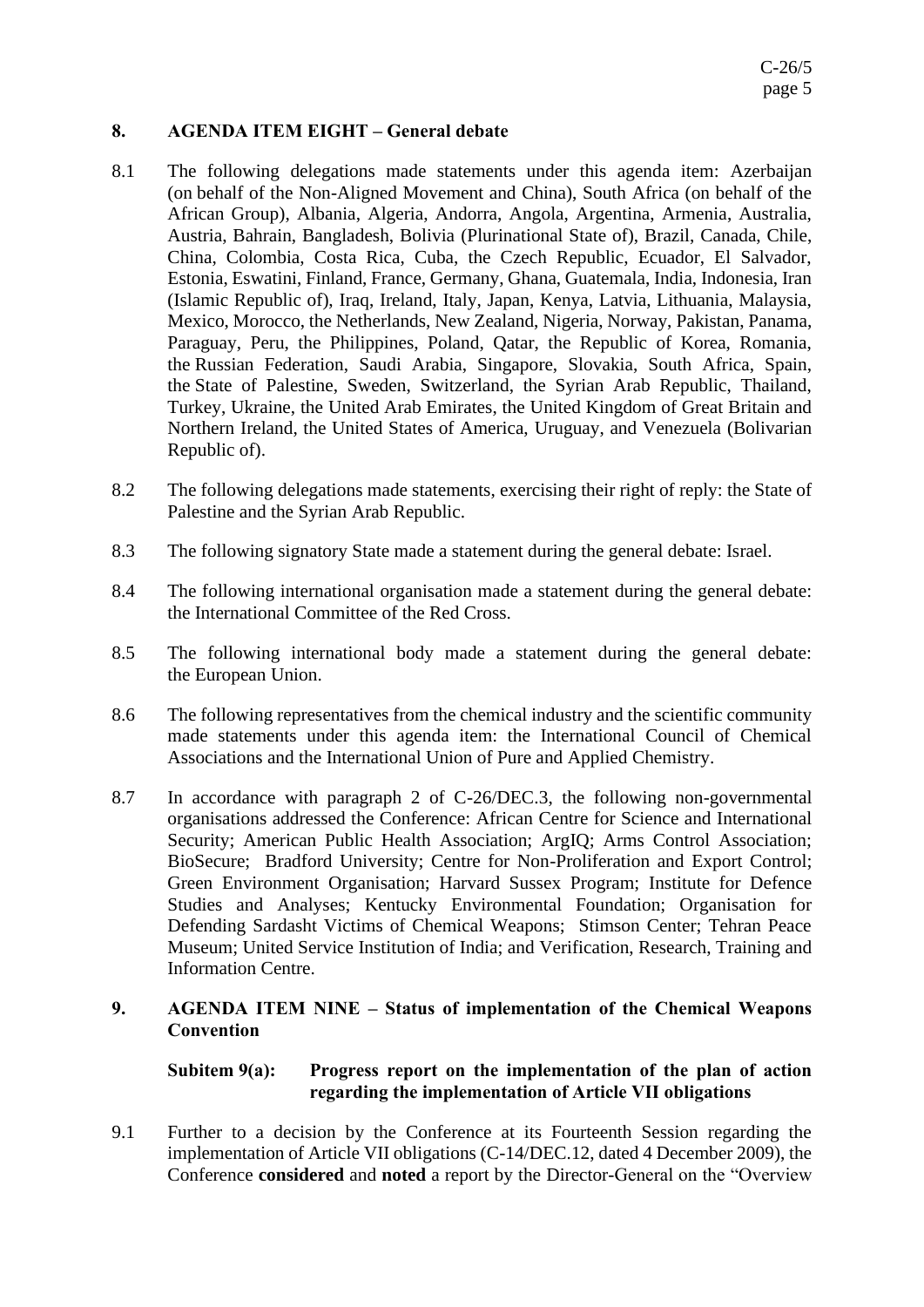of the Status of Implementation of Article VII of the Chemical Weapons Convention as at 31 July 2021" (EC-98/DG.13 C-26/DG.11, dated 14 September 2021); a report by the Director-General on the "Status of Implementation of Article VII of the Chemical Weapons Convention as at 31 July 2021: Article VII – Initial Measures" (EC-98/DG.12 C-26/DG.10, dated 14 September 2021); and a report by the Director-General on the "Status of Implementation of Article VII of the Chemical Weapons Convention as at 31 July 2021: Additional Measures for States Parties That Possess Industrial Facilities Which Are Declarable Under the Convention" (EC-98/DG.11 C-26/DG.9, dated 14 September 2021).

## **Subitem 9(b): Implementation of the regime governing the handling of confidential information by the Technical Secretariat in 2020**

9.2 The Conference **considered** and **noted** a report by the Director-General on the implementation of the regime governing the handling of confidential information by the Technical Secretariat (hereinafter "the Secretariat") in 2020 (EC-96/DG.12 C-26/DG.1, dated 19 February 2021).

# **Subitem 9(c): Implementation of the Conference of the States Parties and Executive Council decisions on destruction-related issues**

- 9.3 The Conference **noted** that, at its Sixteenth Session, it had adopted a decision on the final extended deadline of 29 April 2012 (C-16/DEC.11, dated 1 December 2011). The Conference **expressed its concern** regarding the Director-General's statement in his report to the Sixty-Eighth Session of the Executive Council (hereinafter "the Council"), provided in accordance with paragraph 2 of C-16/DEC.11, that "three possessor States Parties, namely Libya, the Russian Federation, and the United States of America, have been unable to fully meet the final extended deadline of 29 April 2012 for the destruction of their chemical weapons stockpiles" (EC-68/DG.9, dated 1 May 2012). The Conference **noted further** that the measures that had been identified in paragraph 3 of its decision (C-16/DEC.11) were now being implemented.
- 9.4 The Conference **noted** the statements and comments made by States Parties on the destruction of the only remaining declared chemical weapons by the sole possessor State Party, recalling the relevant obligations under the Chemical Weapons Convention (hereinafter "the Convention") and relevant decisions by the Conference and the Council. The Conference **recalled** that the destruction of the only remaining declared chemical weapons by the sole possessor State Party should continue in accordance with the provisions of the Convention and its Verification Annex and with the application of the measures contained in decision C-16/DEC.11.
- 9.5 Further to the same decision by the Conference at its Sixteenth Session (subparagraph  $3(g)$  of C-16/DEC.11), the Director-General provided an annual written report to the Conference on the overall progress with respect to the destruction of the remaining chemical weapons stockpiles (C-26/DG.16, dated 19 November 2021), based on the independent information received by the Secretariat from the Organisation's inspectors undertaking verification in accordance with Part IV(A) D of the Verification Annex, which included information on the progress achieved to meet the planned completion date(s) and the effectiveness of any specific measures that have been undertaken to overcome problems in the destruction programmes.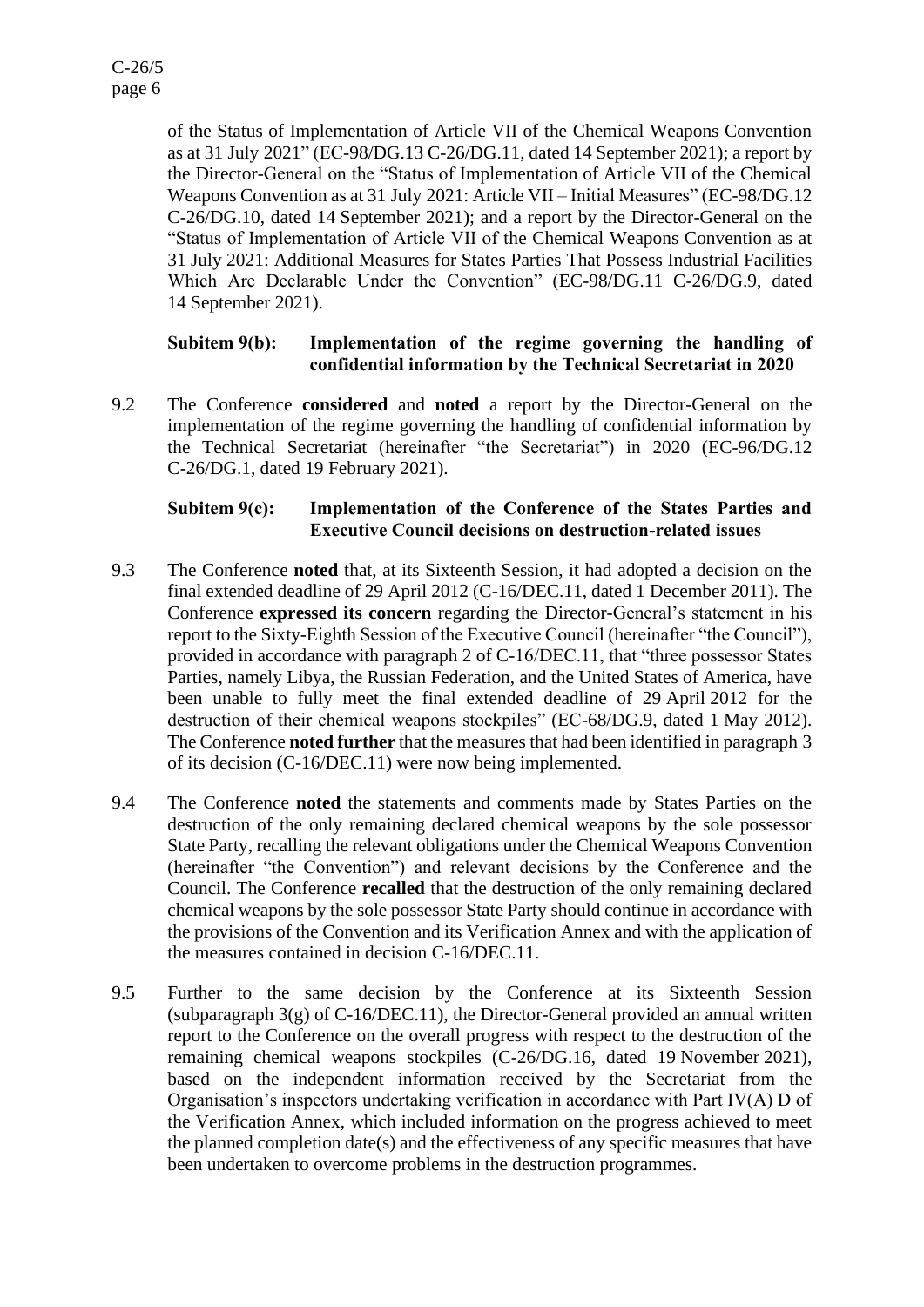- 9.6 Further to the same decision by the Conference at its Sixteenth Session (C-16/DEC.11), the United States of America provided an annual report (C-26/NAT.2, dated 11 November 2021) and an annual briefing on the progress in the destruction of its remaining stockpiles of chemical weapons, including on any specific measures undertaken to overcome problems in the destruction programmes and information on the projected schedule for destruction activities to meet the planned completion date, which were **considered** and **noted** by the Conference, along with comments on the issue as mentioned above (the briefing was posted on the external server of the OPCW). The Conference **noted** the confirmation provided by the delegation of the United States of America that the necessary measures continue to be undertaken in order to meet the planned completion date of September 2023 for its destruction activities, as submitted to the Council at its Sixty-Eighth Session in accordance with subparagraph 3(c) of C-16/DEC.11.
- 9.7 The following delegations made statements under this agenda item: the Islamic Republic of Iran and the United States of America.
- 9.8 Pursuant to the above-mentioned decision at its Sixteenth Session (subparagraph 3(f) of C-16/DEC.11), the Conference **undertook** an annual review of the implementation of this decision at a specially designated meeting of the Conference. In furtherance of the implementation of subparagraphs 3(d), 3(f), and 3(h) of its decision C-16/DEC.11, the Conference **encouraged** the possessor State Party concerned to include confirmation in the required reporting to the Council and the Conference that it remains on schedule to complete destruction activities by its planned completion date.
- 9.9 The Conference **welcomed** the Council's decision at its Sixty-Seventh Session (EC-67/DEC.6, dated 15 February 2012) and the destruction plan beyond the year 2016 for the chemical weapons abandoned by Japan in China (EC-84/NAT.6, dated 2 March 2017) attached as its Annex 2 and adopted by the Council at its Eighty-Fourth Session, bearing in mind that the destruction progress was less than expected in the previous destruction plan attached to the decision "The Deadline of 29 April 2012 and Future Destruction of the Chemical Weapons Abandoned by Japan in the People's Republic of China" (EC-67/DEC.6), and **encouraged** continued cooperation between China and Japan in the implementation of EC-67/DEC.6.
- 9.10 The Conference **recalled** the provisions of the Convention that the Abandoning State Party undertakes to destroy all chemical weapons it abandoned on the territory of another State Party and shall provide all necessary financial, technical, expert, facility as well as other resources, **expressed its determination** to remain seized of the matter, and **urged** the Abandoning State Party to continue to make the fullest possible effort to complete destruction of abandoned chemical weapons as soon as possible in accordance with the Council's decision (EC-67/DEC.6) and its Annex 2 in a faithful manner and to address challenges including ensuring the safety of people and protecting the environment. The Conference **reaffirmed** that the Territorial State Party shall provide appropriate cooperation.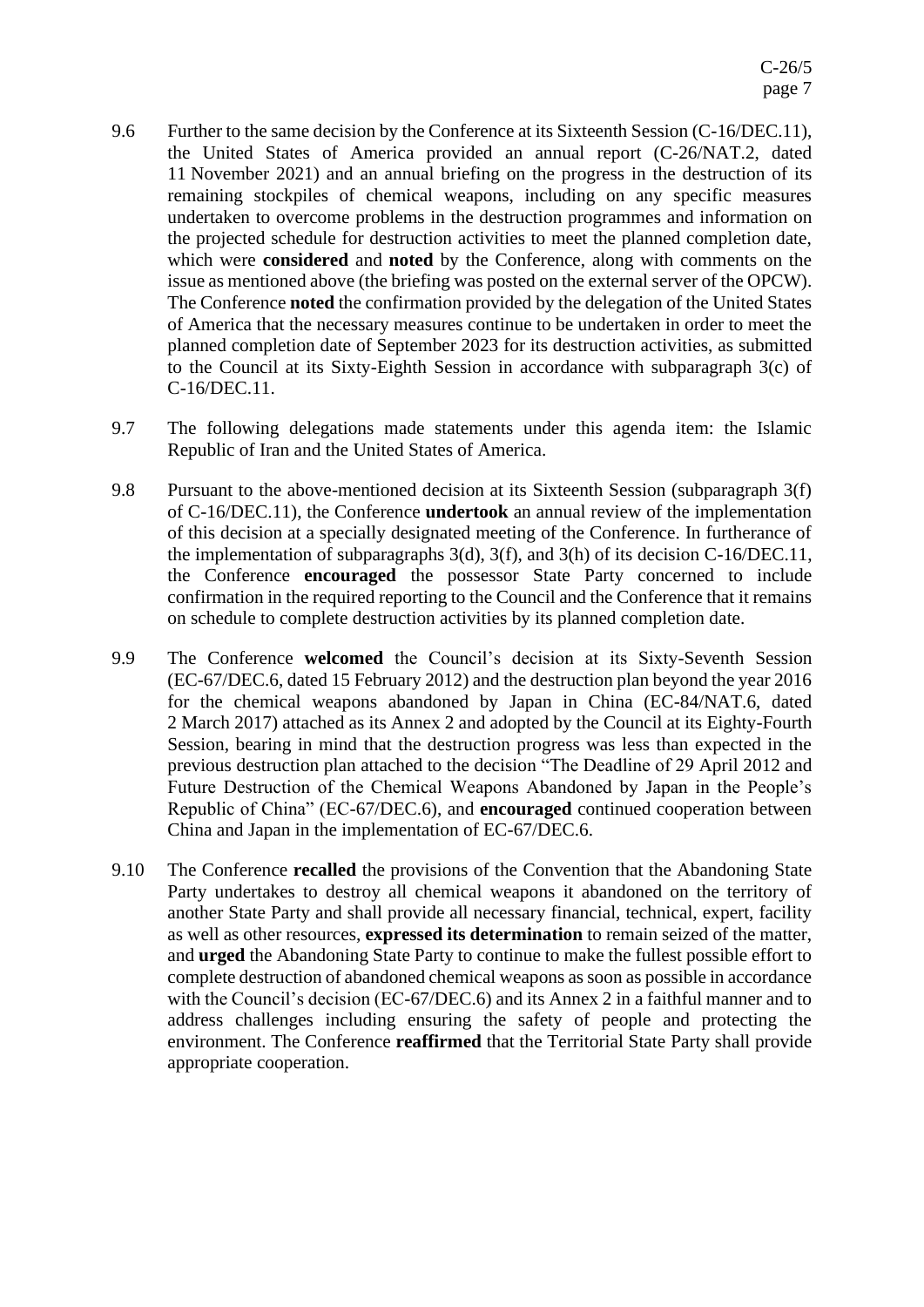- 9.11 The Conference **also reaffirmed** the obligation of the Abandoning State Party to provide all available information including, to the extent possible, the location, type, quantity as well as information on the abandonment in accordance with relevant provisions of the Convention, so as to facilitate the expedite destruction of chemical weapons abandoned by Japan on the territory of China.
- 9.12 The Conference **welcomed** the review of the destruction of abandoned chemical weapons conducted by the Third Review Conference and the report of the Third Review Conference (RC-3/3\* ), which reaffirmed the role of the Council, the Conference and the Review Conference with regard to the abandoned chemical weapons destruction-related issues as defined in the provisions of the Convention and in the Council's decision (EC-67/DEC.6), and **welcomed** the review of this issue by the Fourth Review Conference.
- 9.13 The Conference **took note** of the impact of the coronavirus (COVID-19) pandemic on the overall progress of the destruction of chemical weapons abandoned by Japan on the territory of China and the encouraging partial implementation of excavation and recovery operations and destruction operations.
- 9.14 The delegation of China made a statement.

## **Subitem 9(d): Addressing the threat from chemical weapons use**

- 9.15 The Conference at its Fourth Special Session adopted a decision entitled "Addressing the Threat from Chemical Weapons Use" (C-SS-4/DEC.3, dated 27 June 2018). Since the previous regular session of the Conference and pursuant to paragraph 24 of the above-mentioned decision, the following documents had been circulated to the Council: EC-97/DG.13 (dated 22 June 2021) and EC-98/DG.22 (dated 22 September 2021).
- 9.16 At its Twenty-Fifth Session, the Conference adopted a decision entitled "Addressing the Possession and Use of Chemical Weapons by the Syrian Arab Republic" (C-25/DEC.9, dated 21 April 2021). Since the previous regular session of the Conference, and pursuant to paragraph 8 of the above-mentioned decision, the following documents had been circulated to the Council: EC-97/DG.3, dated 23 April 2021; EC-97/DG.7, dated 25 May 2021; EC-97/DG.15, dated 24 June 2021; EC-98/DG.1, dated 23 July 2021; EC-98/DG.6, dated 24 August 2021; and EC-98/DG.24, dated 24 September 2021.
- 9.17 The delegation of Estonia presented a joint statement under this agenda item on behalf of Albania, Andorra, Australia, Austria, Belgium, Bulgaria, Canada, Colombia, Costa Rica, Croatia, Cyprus, the Czech Republic, Denmark, Ecuador, Estonia, Finland, France, Georgia, Germany, Greece, Guatemala, Honduras, Hungary, Iceland, Ireland, Italy, Japan, Latvia, Liechtenstein, Lithuania, Luxembourg, Malta, the Marshall Islands, Monaco, Montenegro, the Netherlands, New Zealand, North Macedonia, Norway, Peru, Poland, Portugal, the Republic of Korea, the Republic of Moldova, Romania, San Marino, Slovakia, Slovenia, Spain, Sweden, Switzerland, Turkey, Ukraine, the United Kingdom of Great Britain and Northern Ireland, the United States of America, and Vanuatu.
- 9.18 The European Union made a statement under this agenda item.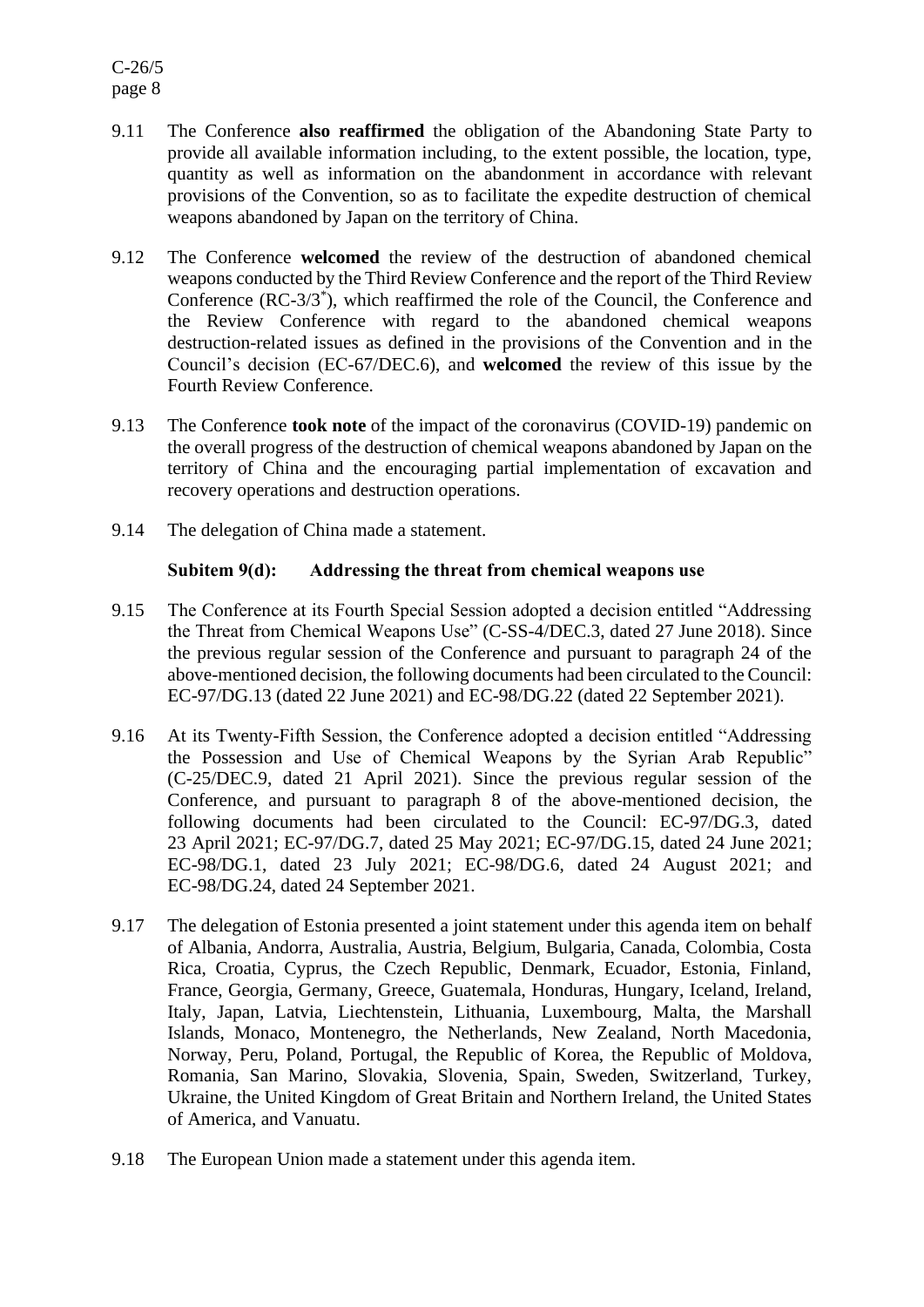- 9.19 The following delegations made statements under this agenda item: the Syrian Arab Republic, the Russian Federation, China, France, the Islamic Republic of Iran, Australia, the United Kingdom of Great Britain and Northern Ireland, the United States of America, Canada, Cuba, and Germany.
- 9.20 Further under this agenda item, the delegation of Bulgaria presented a joint statement on behalf of Albania, Andorra, Australia, Austria, Belgium, Bulgaria, Canada, Colombia, the Cook Islands, Croatia, Cyprus, the Czech Republic, Denmark, Estonia, Finland, France, Georgia, Germany, Greece, Honduras, Hungary, Iceland, Ireland, Italy, Japan, Latvia, Liberia, Liechtenstein, Lithuania, Luxembourg, Malta, the Marshall Islands, Monaco, Montenegro, the Netherlands, New Zealand, Niue, North Macedonia, Norway, Papua New Guinea, Poland, Portugal, the Republic of Korea, Romania, San Marino, Slovakia, Slovenia, Spain, Sweden, Switzerland, Turkey, Ukraine, the United Kingdom of Great Britain and Northern Ireland, the United States of America, and Vanuatu.
- 9.21 The European Union made a further statement under this agenda item.
- 9.22 The following delegations made further statements: the Russian Federation, Estonia, the Syrian Arab Republic, Australia, Canada, Spain, China, the United States of America, the United Kingdom of Great Britain and Northern Ireland, Sweden, New Zealand, and Ukraine.

## **Subitem 9(e): Status of implementation of the International Support Network for Victims of Chemical Weapons**

- 9.23 The Conference at its Sixteenth Session endorsed a proposal for the establishment of the International Support Network for Victims of Chemical Weapons and the establishment of a voluntary trust fund for this purpose (C-16/DEC.13, dated 2 December 2011). It requested the Director-General to report every two years, through the Council, to the Conference at its regular session on the status of implementation of this decision.
- 9.24 The Conference **noted** the report by the Director-General on the status of implementation of the International Support Network for Victims of Chemical Weapons (EC-98/DG.19 C-26/DG.14, dated 21 September 2021).
- 9.25 The delegation of the Islamic Republic of Iran made a statement under this agenda item.

## **10. AGENDA ITEM TEN – Annual report of the OPCW on the implementation of the Chemical Weapons Convention in 2020**

- 10.1 The Conference **considered** the draft report of the OPCW on the implementation of the Convention in 2020 (EC-97/2 C-26/CRP.1, dated 7 July 2021), which was considered and submitted to it by the Council at its Ninety-Seventh Session.
- 10.2 The following delegations made statements under this agenda item: the Russian Federation, the Syrian Arab Republic, the Czech Republic, China, the United States of America, Bulgaria, Germany, the United Kingdom of Great Britain and Northern Ireland, and Belgium.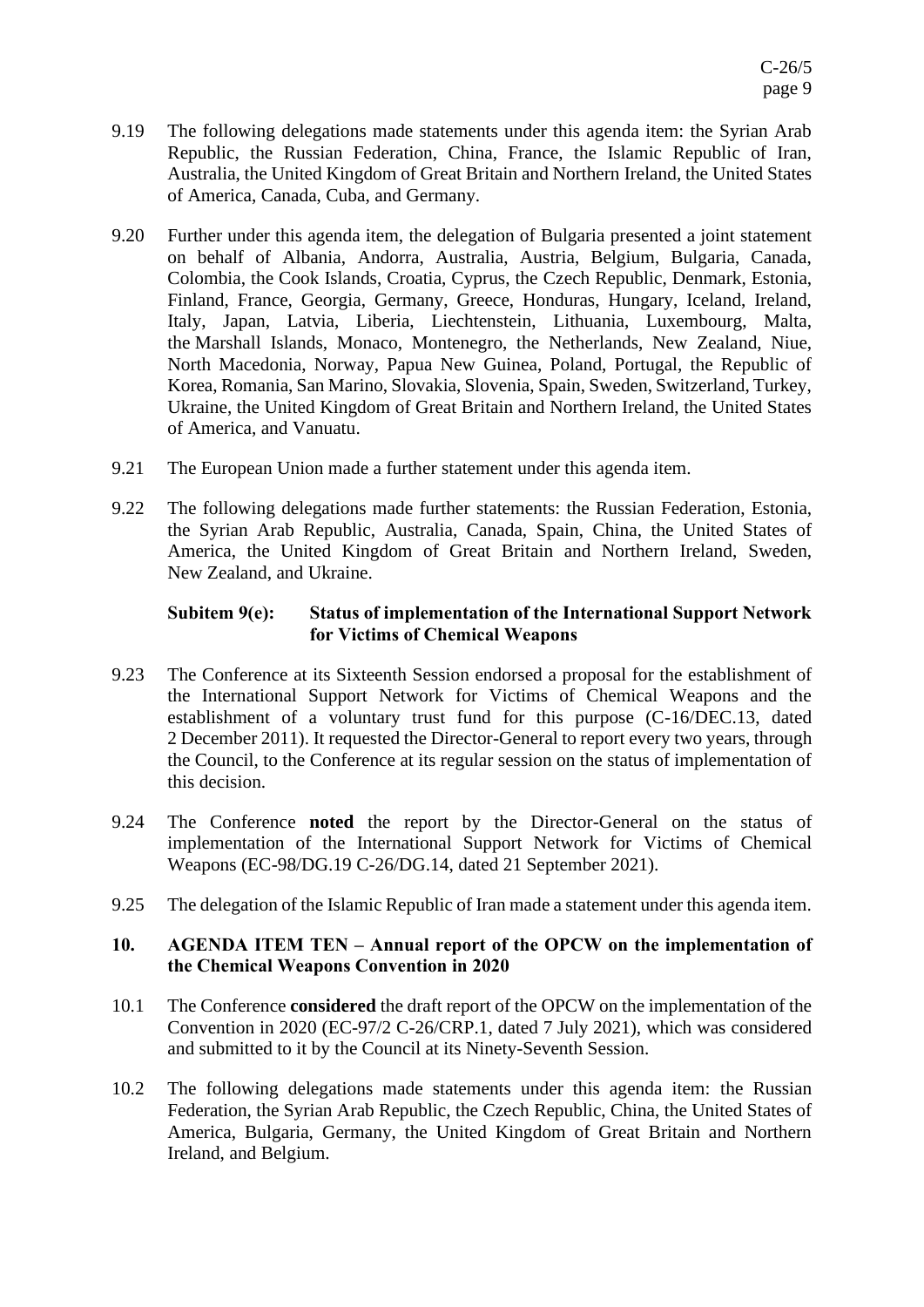# C-26/5 page 10

- 10.3 The Russian Federation made a proposal to the Conference to hold a separate vote on paragraphs 1.32 to 1.36, 1.38 to 1.40, and 4.11 of the above-mentioned draft report.
- 10.4 Under Rule 69 of the Rules of Procedure of the Conference, the proposal was voted on. The vote led to the following result: 15 in favour (Armenia, Belarus, Bolivia (Plurinational State of), China, Cuba, Iran (Islamic Republic of), Jamaica, Kazakhstan, Kyrgyzstan, the Lao People's Democratic Republic, Nicaragua, the Russian Federation, the State of Palestine, Tajikistan, and Zimbabwe); 76 against (Albania, Andorra, Argentina, Australia, Austria, Belgium, Bosnia and Herzegovina, Brazil, Brunei Darussalam, Bulgaria, Canada, Chile, Colombia, Costa Rica, Côte d'Ivoire, Croatia, Cyprus, the Czech Republic, Denmark, El Salvador, Estonia, Finland, France, Georgia, Germany, Ghana, Greece, Honduras, Hungary, Iceland, Ireland, Italy, Japan, Kuwait, Latvia, Liberia, Liechtenstein, Lithuania, Luxembourg, Malaysia, Malta, Mauritania, Mexico, Monaco, Montenegro, Morocco, the Netherlands, New Zealand, Nigeria, North Macedonia, Norway, Oman, Panama, Paraguay, Peru, the Philippines, Poland, Portugal, the Republic of Korea, the Republic of Moldova, Romania, Rwanda, San Marino, Saudi Arabia, Singapore, Slovakia, Slovenia, Spain, Sweden, Switzerland, Thailand, Turkey, Ukraine, the United Kingdom of Great Britain and Northern Ireland, the United States of America, and Uruguay); and 30 abstentions (Algeria, Angola, Botswana, Burkina Faso, Burundi, Cameroon, Ecuador, Eswatini, the Gambia, Guatemala, the Holy See, India, Indonesia, Iraq, Jordan, Kenya, Lebanon, Mali, Mongolia, Nepal, Pakistan, Qatar, Senegal, South Africa, the Sudan, Togo, Tunisia, Uganda, the United Arab Emirates, and the United Republic of Tanzania). In light of that result, the proposal of the Russian Federation was not adopted.
- 10.5 Under Rule 69 of the Rules of Procedure of the Conference, the Conference **voted** on the adoption of the draft report of the OPCW on the implementation of the Convention in 2020 (EC-97/2 C-26/CRP.1) in its current form. The vote led to the following result: 93 in favour (Albania, Andorra, Argentina, Australia, Austria, Belgium, Bosnia and Herzegovina, Botswana, Brazil, Brunei Darussalam, Bulgaria, Cambodia, Canada, Chile, Colombia, Costa Rica, Côte d'Ivoire, Croatia, Cyprus, the Czech Republic, Denmark, Ecuador, El Salvador, Estonia, Eswatini, Finland, France, Georgia, Germany, Ghana, Greece, Guatemala, the Holy See, Honduras, Hungary, Iceland, Indonesia, Iraq, Ireland, Italy, Jamaica, Japan, Jordan, Kuwait, Latvia, Liberia, Liechtenstein, Lithuania, Luxembourg, Malaysia, Malta, Mauritania, Mexico, Monaco, Mongolia, Montenegro, Morocco, the Netherlands, New Zealand, Nigeria, North Macedonia, Norway, Oman, Pakistan, Panama, Paraguay, Peru, the Philippines, Poland, Portugal, Qatar, the Republic of Korea, the Republic of Moldova, Romania, Rwanda, San Marino, Saudi Arabia, Senegal, Singapore, Slovakia, Slovenia, Spain, Sweden, Switzerland, Thailand, Tunisia, Turkey, Uganda, Ukraine, the United Arab Emirates, the United Kingdom of Great Britain and Northern Ireland, the United States of America, and Uruguay); 12 against (Armenia, Belarus, Bolivia (Plurinational State of), China, Cuba, Iran (Islamic Republic of), Kazakhstan, Kyrgyzstan, Nicaragua, the Russian Federation, Tajikistan, and Zimbabwe); and 18 abstentions (Algeria, Angola, Burkina Faso, Burundi, Cameroon, the Democratic Republic of the Congo, the Gambia, India, Kenya, the Lao People's Democratic Republic, Lebanon, Mali, Nepal, South Africa, the State of Palestine, the Sudan, Togo, and the United Republic of Tanzania). In light of that result, the report was **adopted** (C-26/3, dated 1 December 2021).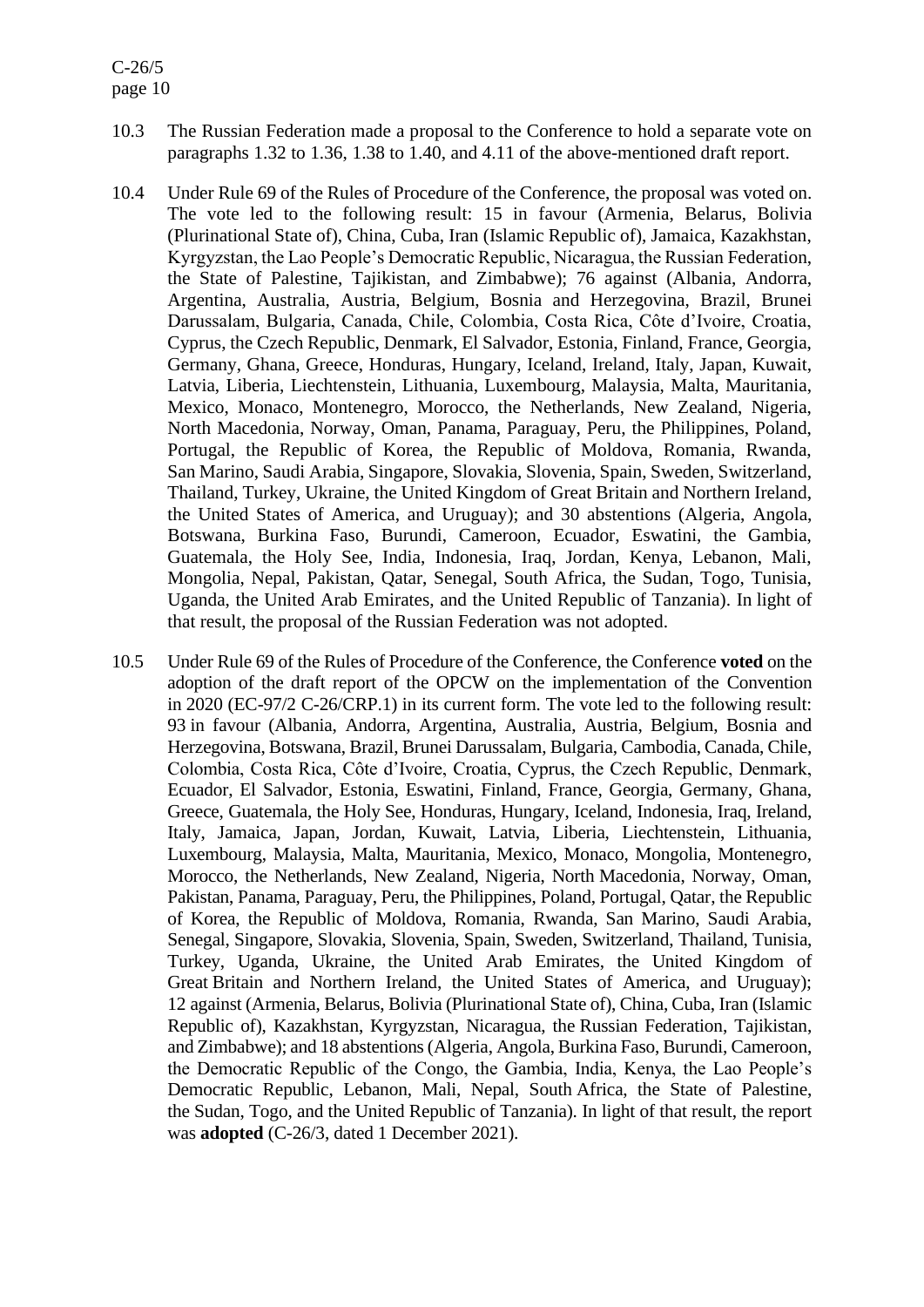10.6 The following delegations explained their vote(s): Brazil, the Russian Federation, Pakistan, the Lao People's Democratic Republic, India, Algeria, the State of Palestine, the Netherlands, Germany, China, Belgium, the United States of America, and Bangladesh.

## **11. AGENDA ITEM ELEVEN – Annual report of the Executive Council on the performance of its activities for the period from 13 July 2020 to 12 July 2021**

- 11.1 The Conference **noted** the report of the Council on the performance of its activities for the period from 13 July 2020 to 12 July 2021, its Attachment entitled "Note by the Technical Secretariat: The Destruction of Chemical Weapons Abandoned by Japan in the People's Republic of China", and its Annex entitled "Actions Taken by the Conference of the States Parties at its Twenty-Fifth Session in Response to Recommendations Made by the Executive Council" (EC-98/4 C-26/2, dated 5 October 2021). The report was introduced by the Chairperson of the Council, Ambassador Abdelouahab Bellouki of Morocco, who also briefed the Conference on any developments that had taken place since the cut-off date for the report (the briefing was posted on the external server of the OPCW).
- 11.2 The delegation of the Russian Federation made a statement.

# **12. AGENDA ITEM TWELVE – Election of Member States to membership of the Executive Council**

In accordance with paragraph 23 of Article VIII of the Convention and with Rule 83 of the Rules of Procedure of the Conference, the Conference **elected** 20 members to serve on the Council for a term of two years, starting on 12 May 2022. To ensure that the Council is constituted in accordance with paragraph 23 of Article VIII, the regional distribution of the elective places to be filled is to be as follows:

| Africa:                                 | Algeria, Ghana, Nigeria, South Africa                |
|-----------------------------------------|------------------------------------------------------|
| Asia:                                   | Iran (Islamic Republic of), Iraq, Malaysia, Pakistan |
| Eastern Europe:                         | Albania, Bulgaria, Russian Federation                |
| Latin America and the Caribbean:        | Chile, Colombia, El Salvador, Guatemala              |
| <b>Western Europe and other States:</b> | Canada, Finland, Ireland, Netherlands, Turkey        |

### **13. AGENDA ITEM THIRTEEN – Biennial Programme and Budget of the OPCW for 2022 and 2023, submitted by the Executive Council, and all items pertaining to this Budget**

13.1 At the Ninety-Eighth Session of the Council, the Secretariat circulated Notes by the Director-General entitled "Financial Status of the Special Fund for Cybersecurity, Business Continuity, and Physical Infrastructure Security" (EC-98/DG.15, dated 14 September 2021); and "Financial Status of the Special Fund for IT Infrastructure to Support Implementation of Decision C-SS-4/DEC.3" (EC-98/DG.25, dated 27 September 2021).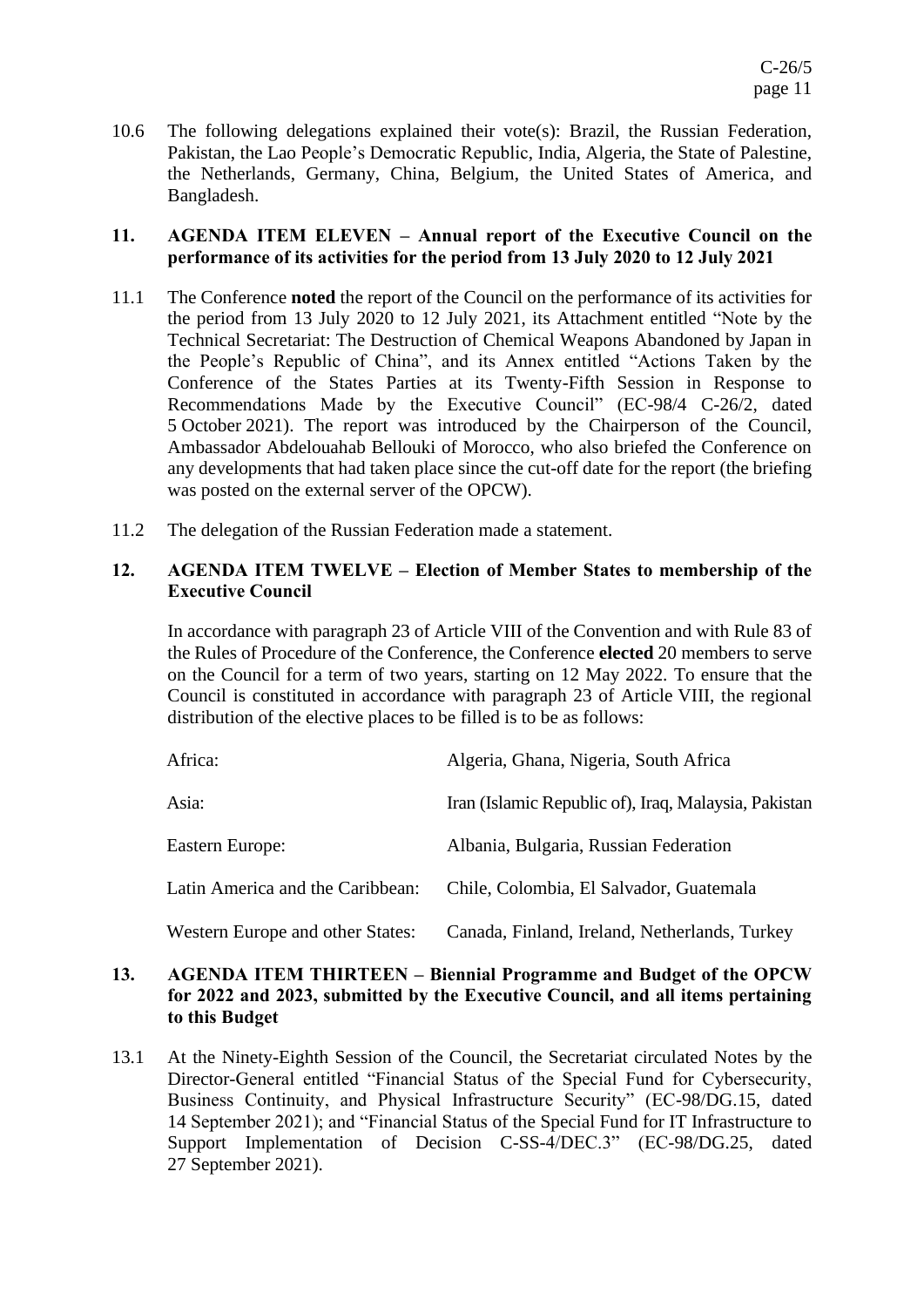C-26/5 page 12

- 13.2 In accordance with subparagraph 32(a) of Article VIII of the Convention, the Council at its Ninety-Eighth Session considered the Draft Programme and Budget of the OPCW for 2022 – 2023 (EC-98/CRP.1/Rev.1, dated 4 October 2021). The Council could not achieve consensus on the adoption of the draft decision on the Draft Programme and Budget of the OPCW for  $2022 - 2023$  (EC-98/DEC/CRP.8<sup>\*</sup>, dated 4 October 2021). Following a vote on the matter (paragraph 10.19 of EC-98/5, dated 7 October 2021), the Council adopted the decision and submitted it, together with its recommendation, to the Conference at its Twenty-Sixth Session (EC-98/DEC.5, dated 6 October 2021).
- 13.3 The following delegations made statements under this agenda item: the Russian Federation, the Syrian Arab Republic, China, Cuba, the Netherlands, and the United States of America.
- 13.4 Under Rule 69 of the Rules of Procedure of the Conference, the draft decision on the OPCW Draft Programme and Budget of the OPCW for 2022 – 2023 (C-26/DEC/CRP.5, dated 20 October 2021) was voted on. The vote led to the following result: 102 for (Afghanistan, Albania, Andorra, Argentina, Australia, Austria, Bahrain, Bangladesh, Belgium, Bosnia and Herzegovina, Botswana, Brunei Darussalam, Bulgaria, Burkina Faso, Cambodia, Cameroon, Canada, Chile, Colombia, Costa Rica, Côte d'Ivoire, Croatia, Cyprus, the Czech Republic, the Democratic Republic of the Congo, Denmark, Ecuador, Estonia, Finland, France, the Gambia, Georgia, Germany, Ghana, Greece, Guatemala, the Holy See, Hungary, Iceland, Indonesia, Iraq, Ireland, Italy, Jamaica, Japan, Jordan, Kenya, Kuwait, Latvia, Liberia, Liechtenstein, Lithuania, Luxembourg, Malaysia, Malta, the Marshall Islands, Mauritania, Mexico, Monaco, Mongolia, Montenegro, Morocco, the Netherlands, New Zealand, Nigeria, North Macedonia, Norway, Oman, Palau, Panama, Paraguay, Peru, the Philippines, Poland, Portugal, Qatar, the Republic of Korea, the Republic of Moldova, Romania, Rwanda, San Marino, Saudi Arabia, Senegal, Singapore, Slovakia, Slovenia, South Africa, Spain, Sri Lanka, Sweden, Switzerland, Thailand, Togo, Tunisia, Turkey, Uganda, Ukraine, the United Arab Emirates, the United Kingdom of Great Britain and Northern Ireland, the United States of America, Uruguay, and Viet Nam); 12 against (Armenia, Belarus, China, Cuba, Iran (Islamic Republic of), Kazakhstan, Kyrgyzstan, Nicaragua, the Russian Federation, Tajikistan, Uzbekistan, and Zimbabwe); and 18 abstentions (Algeria, Angola, Bolivia (Plurinational State of), Brazil, Burundi, El Salvador, Eswatini, Honduras, India, the Lao People's Democratic Republic, Lebanon, Madagascar, Mali, Nepal, Pakistan, the State of Palestine, the Sudan, and the United Republic of Tanzania). In light of that result, the decision was **adopted** (C-26/DEC.11, dated 1 December 2021).
- 13.5 The following delegations explained their vote: the Russian Federation, Bolivia (Plurinational State of), the State of Palestine, Chile, Brazil, El Salvador, the Lao People's Democratic Republic, Iraq, Algeria, Mexico, Bangladesh, Ireland, the Islamic Republic of Iran, and Pakistan.

# **14. AGENDA ITEM FOURTEEN – Scale of assessments for 2022**

The Conference **adopted**, pursuant to Regulation 3.7(b) of the OPCW Financial Regulations and Rules, a decision on the scale of assessments to be paid by States Parties for the financial year 2022 (C-26/DEC.8, dated 30 November 2021).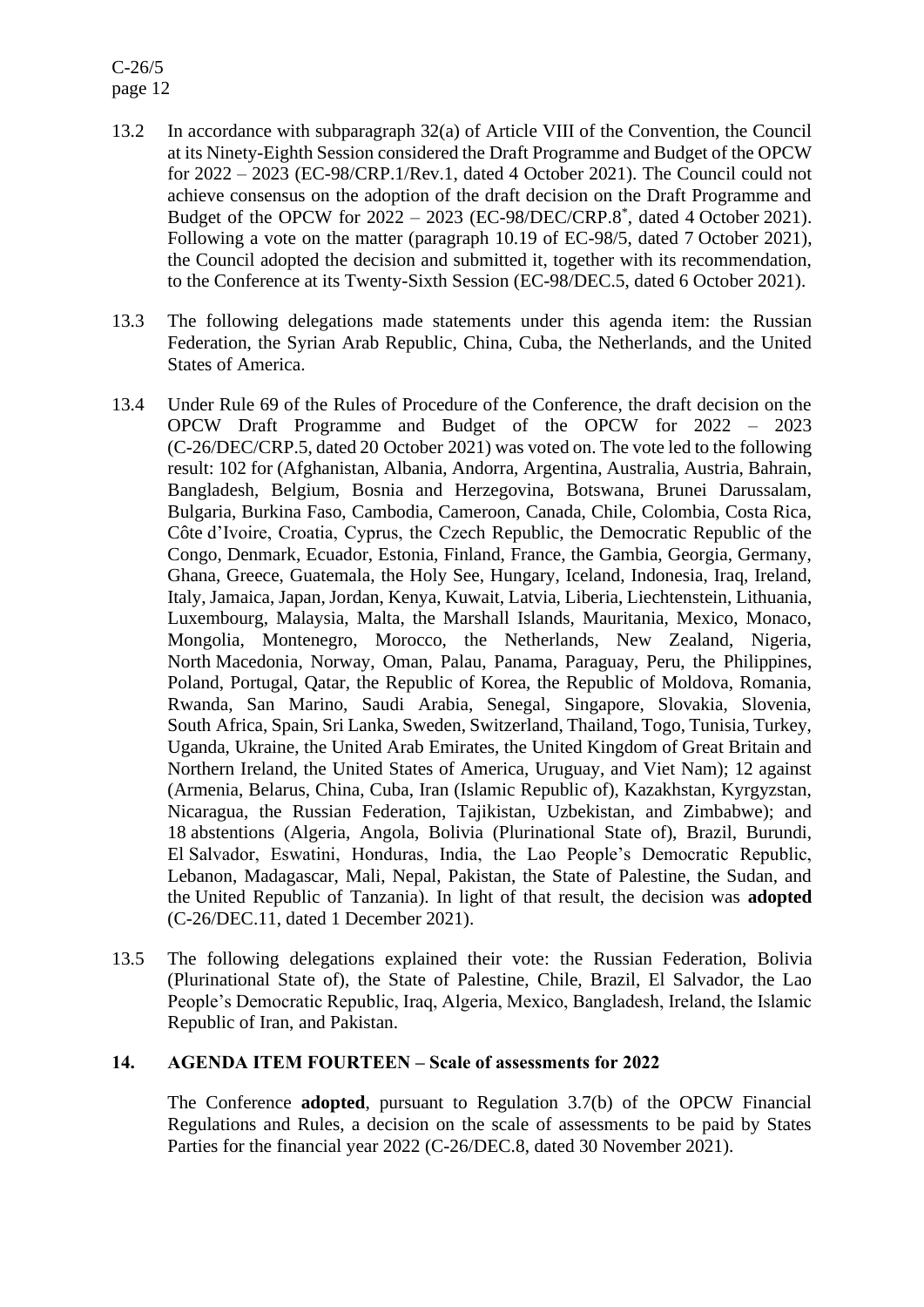## **15. AGENDA ITEM FIFTEEN – External Auditor's report on the audited Financial Statements of the OPCW and the Provident Fund for 2020**

The Conference **noted** the Financial Statements of the OPCW and the report of the External Auditor for the year ending 31 December 2020 (EC-98/DG.7 C-26/DG.6, dated 30 August 2021), in accordance with Regulation 13.10 of the OPCW Financial Regulations and Rules.

## **16. AGENDA ITEM SIXTEEN – Future procedures for the appointment of the External Auditor**

- 16.1 According to Article 13.1 of the OPCW Financial Regulations, the Conference shall appoint the External Auditor, who shall be the Auditor-General (or an officer holding an equivalent title) of a State Party, and such appointment shall be in the manner and for the period determined by the Conference and for a single period of not less than two years, but not exceeding six years.
- 16.2 Further to the request by the Conference at its Twenty-Fifth Session to the Council (C-25/DEC.10, dated 21 April 2021), the Council at its Ninety-Seventh Session established the Working Group on the Manner of Appointment of the External Auditor (paragraph 12.1 of EC-97/3, dated 8 July 2021).
- 16.3 At the Ninety-Eighth Session of the Council, the Chairperson of the Working Group, Ambassador Jorge Skinner-Klée Arenales of Guatemala, provided an update on its activities (EC-98/WP.3, dated 6 October 2021).
- 16.4 The Chairperson of the Working Group reported to the Conference on the results towards the development of the proposal for the manner in which the Conference shall appoint the External Auditor of the OPCW in the future (the report was posted on the external server of the OPCW).

# **17. AGENDA ITEM SEVENTEEN – Administrative and financial matters**

# **Subitem 17(a): Cash deficit for 2019**

17.1 At its Ninety-Eighth Session, the Council adopted a decision on the cash deficit for 2019 (EC-98/DEC.2, dated 6 October 2021) and transmitted it to the Conference for approval at its Twenty-Sixth Session. The Conference **considered** and **adopted** a decision on the matter (C-26/DEC.4, dated 29 November 2021).

# **Subitem 17(b): Submission of the 2021 Financial Statements to the External Auditor**

17.2 At its Ninety-Eighth Session, the Council adopted a decision on the submission of the 2021 OPCW Financial Statements to the External Auditor (Financial Rule 11.1.02) (EC-98/DEC.1, dated 5 October 2021) and transmitted it to the Conference for approval at its Twenty-Sixth Session. The Conference **considered** and **adopted** a decision on the matter (C-26/DEC.5, dated 29 November 2021).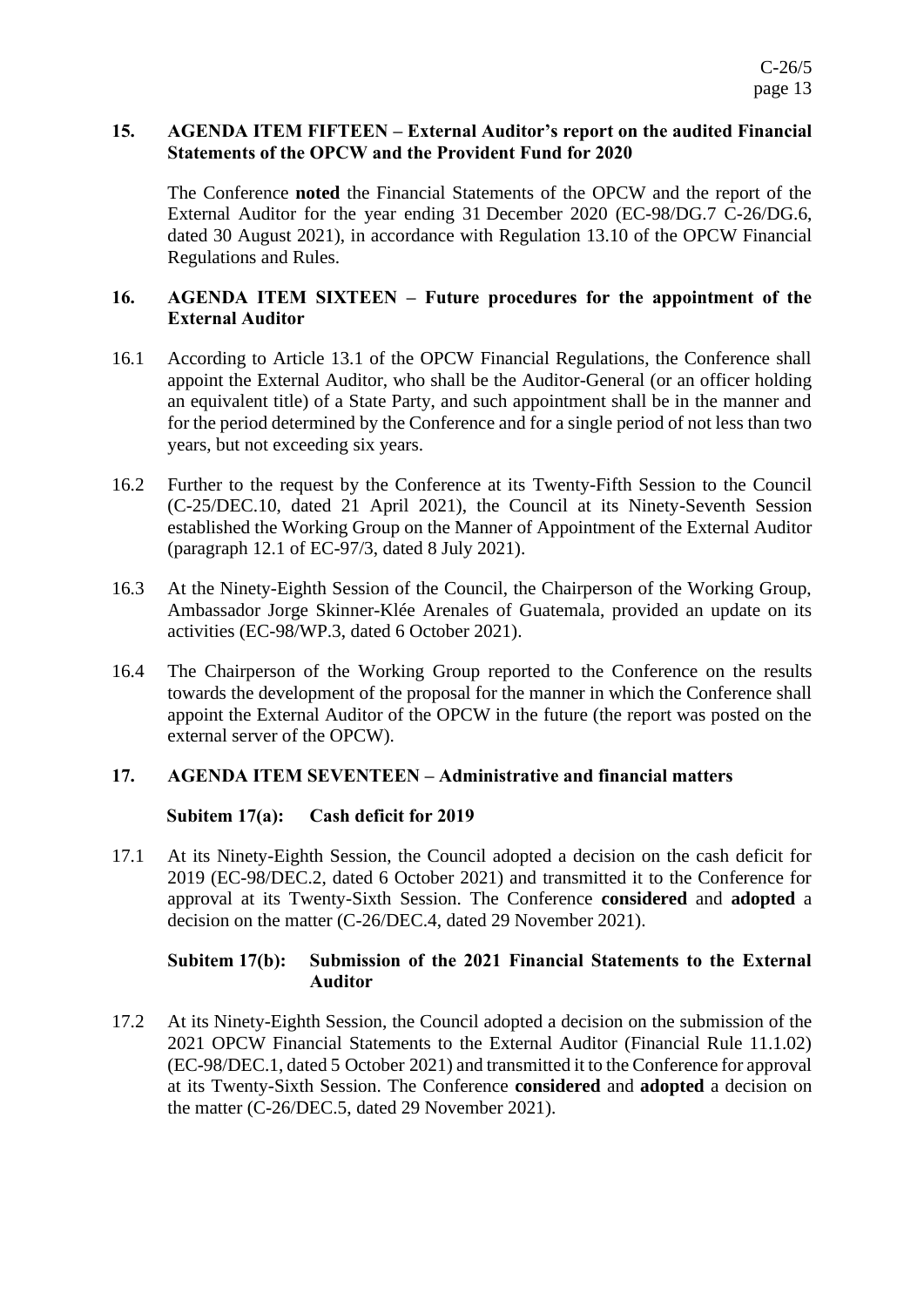# **Subitem 17(c): Special fund for OPCW special missions**

17.3 At its Ninety-Eighth Session and in accordance with a decision by the Conference at its Twentieth Session (C-20/DEC.11, dated 3 December 2015), the Council considered and adopted a decision recommending the extension of the special fund for OPCW special missions for a period of one further year (EC-98/DEC.3, dated 6 October 2021), and transmitted it to the Conference for approval at its Twenty-Sixth Session. The Conference **considered** and **adopted** a decision on the matter (C-26/DEC.6, dated 29 November 2021).

# **Subitem 17(d): Status of implementation by States Parties of agreed multi-year payment plans to regularise the payment of their outstanding annual contributions**

- 17.4 At its Eleventh Session, the Conference adopted a decision (C-11/DEC.5, dated 7 December 2006) on a mechanism to encourage States Parties that are in arrears to regularise the payment of their outstanding annual contributions through the use of multi-year payment plans, requesting the Secretariat to submit a report to it each year, through the Council, on the status of implementation of agreed multi-year payment plans as at the end of the quarter that falls immediately before the session of the Council that precedes the session of the Conference.
- 17.5 The Conference **considered** and **noted** a Note by the Director-General reporting on the status of the implementation by States Parties of agreed multi-year payment plans (EC-98/DG.4 \* C-26/DG.5, dated 19 August 2021) that the Council, at its Ninety-Eighth Session, considered and forwarded to it pursuant to the above-mentioned decision.

# **Subitem 17(e): Recommendation for write-offs of irrecoverable accounts receivable**

17.6 At its Ninety-Eighth Session, the Council considered a Note by the Director-General on the recommendation for write-offs of irrecoverable accounts receivable and of losses of assets and recommended that the Conference at its Twenty-Sixth Session approve these write-offs, totalling EUR 12,821.95 (EC-98/DG.2 C-26/DG.4, dated 26 July 2021). The Conference **considered** and **adopted** a decision on the matter (C-26/DEC.7, dated 29 November 2021).

# **Subitem 17(f): Transfers of funds during 2020**

17.7 In accordance with Regulation 4.5 of the OPCW Financial Regulations and Rules, all transfers between Budget programmes shall be reported to the Conference. The Conference **noted** a Note by the Director-General on this matter (EC-97/DG.12 C-26/DG.3, dated 22 June 2021).

# **Subitem 17(g): Annual report of the Office of Internal Oversight for 2020**

17.8 In accordance with Regulation 12.5 of the OPCW Financial Regulations and Rules, the Council at its Ninety-Seventh Session considered and forwarded to the Conference the annual report of the Office of Internal Oversight for the period from 1 January to 31 December 2020, and the accompanying Note by the Director-General (EC-97/DG.6 C-26/DG.2, dated 17 May 2021). The Conference **noted** this report.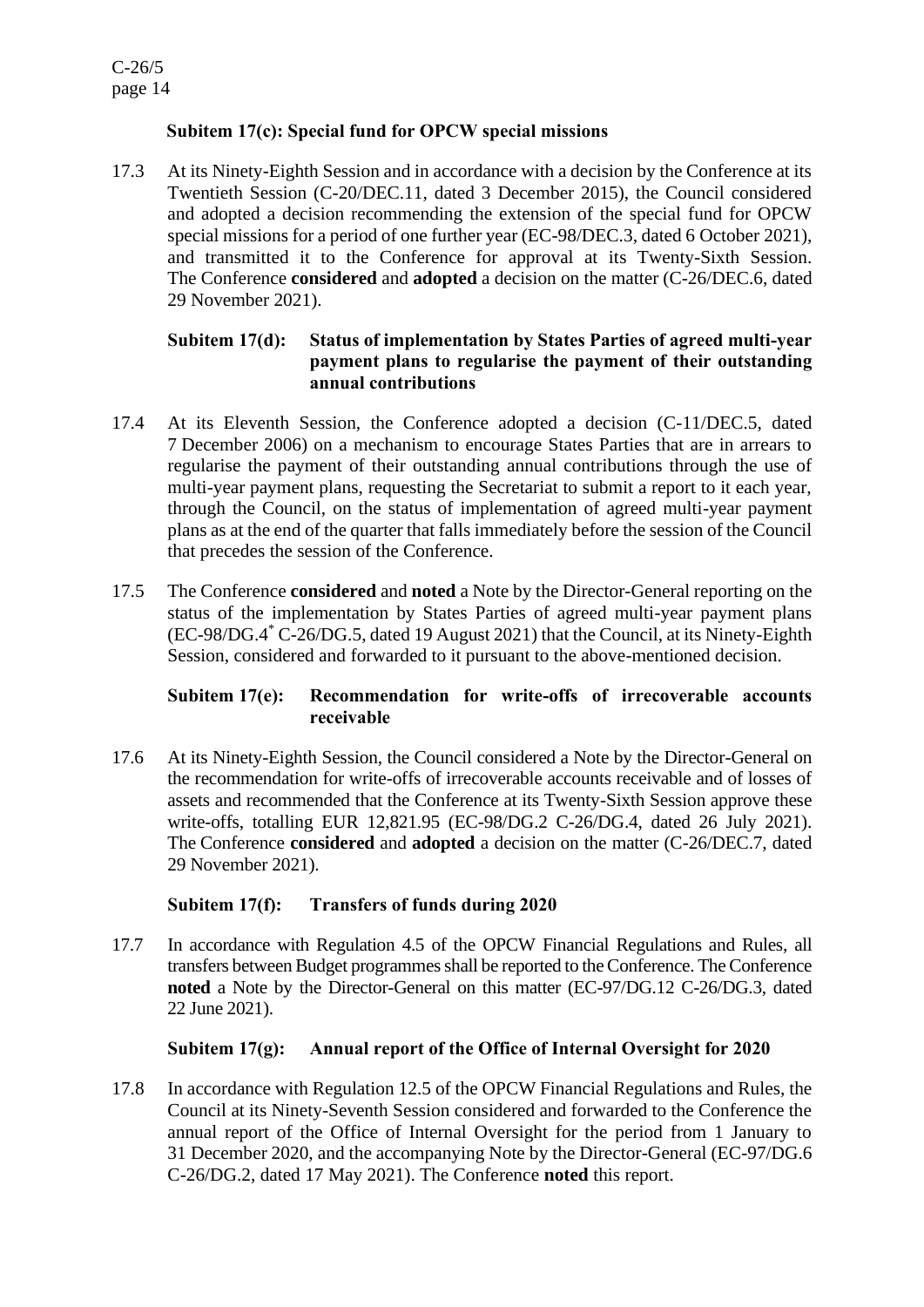## **Subitem 17(h): Rehiring of inspectors**

- 17.9 At its Twenty-Fourth Session, the Conference adopted a decision on the rehiring of inspectors (C-24/DEC.10, dated 28 November 2019) and decided to review the implementation of this decision at its Twenty-Sixth Session, in 2021.
- 17.10 At its Ninety-Eighth Session, the Council considered and noted an addendum to the report by the Director-General on the implementation of the tenure policy in 2020 on the impact of the decision on the rehiring of inspectors (EC-97/DG.8/Add.1, dated 1 October 2021). The Conference **considered** and **noted** the addendum to the report by the Director-General on this matter.

## **18. AGENDA ITEM EIGHTEEN – Fostering of international cooperation for peaceful purposes in the field of chemical activities**

- 18.1 The Conference at its Sixteenth Session adopted a decision regarding components of an agreed framework for the full implementation of Article XI of the Convention (C-16/DEC.10, dated 1 December 2011), and requested the Secretariat to report to the Conference at each annual session on the progress of concrete measures undertaken in implementing the decision, and on the status of implementation of Article XI.
- 18.2 The Conference **noted** a report by the Director-General on the progress made and review of the status of implementation of Article XI of the Convention for the period from 26 August 2020 to 25 August 2021 (EC-98/DG.9 C-26/DG.7, dated 2 September 2021).
- 18.3 The delegation of Cuba made a statement under this agenda item.
- 18.4 The Conference **received** a report by the facilitator for Article XI issues, Ms Fadhilah Halimatus Shifa Kusumaningrum of Malaysia, on activities held during the intersessional period (the report was posted on the external server of the OPCW).

## **19. AGENDA ITEM NINETEEN – Ensuring the universality of the Chemical Weapons Convention**

- 19.1 The Council at its Twenty-Third Meeting adopted an action plan for the universality of the Convention (EC-M-23/DEC.3, dated 24 October 2003). The plan requested the Director-General, inter alia, to submit to the Conference at its regular sessions an annual report on the implementation of the action plan, and to keep the Council regularly informed, so that the Conference and the Council may review progress and monitor its implementation effectively.
- 19.2 The Conference **noted** the annual Note by the Director-General reporting on the implementation of the action plan for the universality of the Convention during the period from 16 August 2020 to 15 August 2021 (EC-98/DG.10 C-26/DG.8, dated 3 September 2021).
- 19.3 The delegation of the Islamic Republic of Iran made a statement under this agenda item.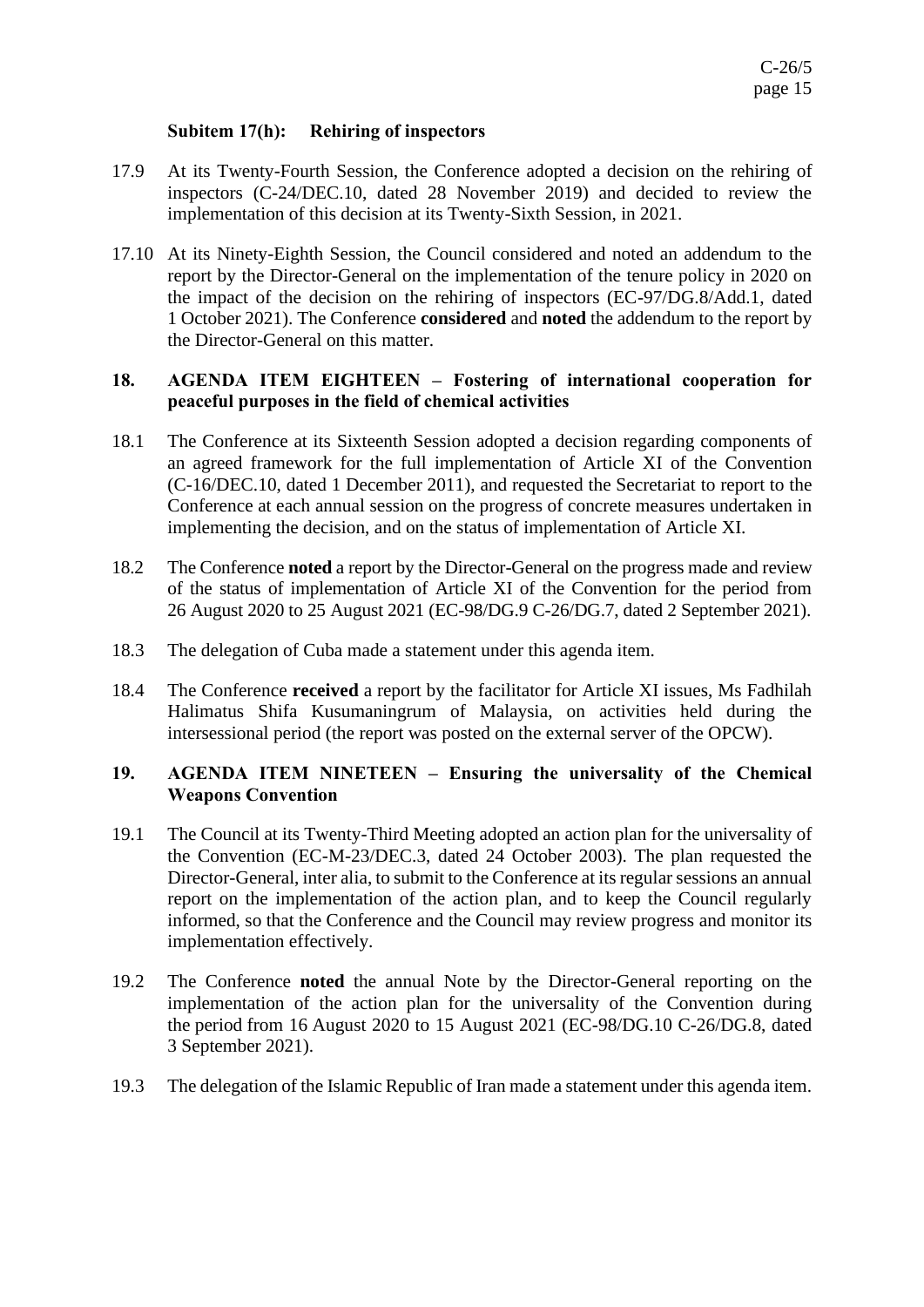# **20. AGENDA ITEM TWENTY – The OPCW Programme for Africa**

- 20.1 The Conference **noted** a Note by the Director-General on the Programme to Strengthen Cooperation with Africa on the Chemical Weapons Convention (EC-98/DG.14 C-26/DG.12, dated 9 September 2021 and Corr.1, dated 27 September 2021).
- 20.2 The delegation of South Africa made a statement on behalf of the African Group under this agenda item.

### **21. AGENDA ITEM TWENTY-ONE – Engagement with the chemical industry and the scientific community**

The Conference **noted** a Note by the Director-General on engaging the chemical industry associations (C-26/DG.15, dated 5 November 2021).

### **22. AGENDA ITEM TWENTY-TWO – Appointment of the Director-General**

- 22.1 Based on the recommendation of the Council at its Ninety-Eighth Session (EC-98/DEC.4, dated 6 October 2021), the Conference **approved** a decision on the renewal of the appointment of Mr Fernando Arias as the Director-General of the Technical Secretariat of the Organisation for the Prohibition of Chemical Weapons, for one further term of four years (C-26/DEC.9, dated 30 November 2021).
- 22.2 The following delegations made statements under this agenda item: Mexico, Australia, Bolivia (Plurinational State of), Colombia, the Republic of Korea, the State of Palestine, Chile, the Netherlands, El Salvador, Guatemala, Bangladesh, Brazil, Peru, Costa Rica, Argentina, Panama, Honduras, Ecuador, Cuba, the Holy See, the Islamic Republic of Iran, China, and the United Kingdom of Great Britain and Northern Ireland.
- 22.3 The Russian Federation dissociated itself from the consensus on the matter.
- 22.4 The European Union made a statement under this agenda item.
- 22.5 The Director-General made a statement.

# **23. AGENDA ITEM TWENTY-THREE – Reports of subsidiary bodies**

### **Committee of the Whole**

23.1 The Conference **noted** that, during this session, no items had been allocated to the Committee of the Whole.

### **General Committee**

23.2 The Conference **noted** the reports of the General Committee, and took appropriate action as required.

### **Commission for the Settlement of Disputes Related to Confidentiality**

23.3 The Conference **noted** the report of the Twenty-Third Meeting of the Commission for the Settlement of Disputes Related to Confidentiality (CC-23/1, dated 15 October 2021).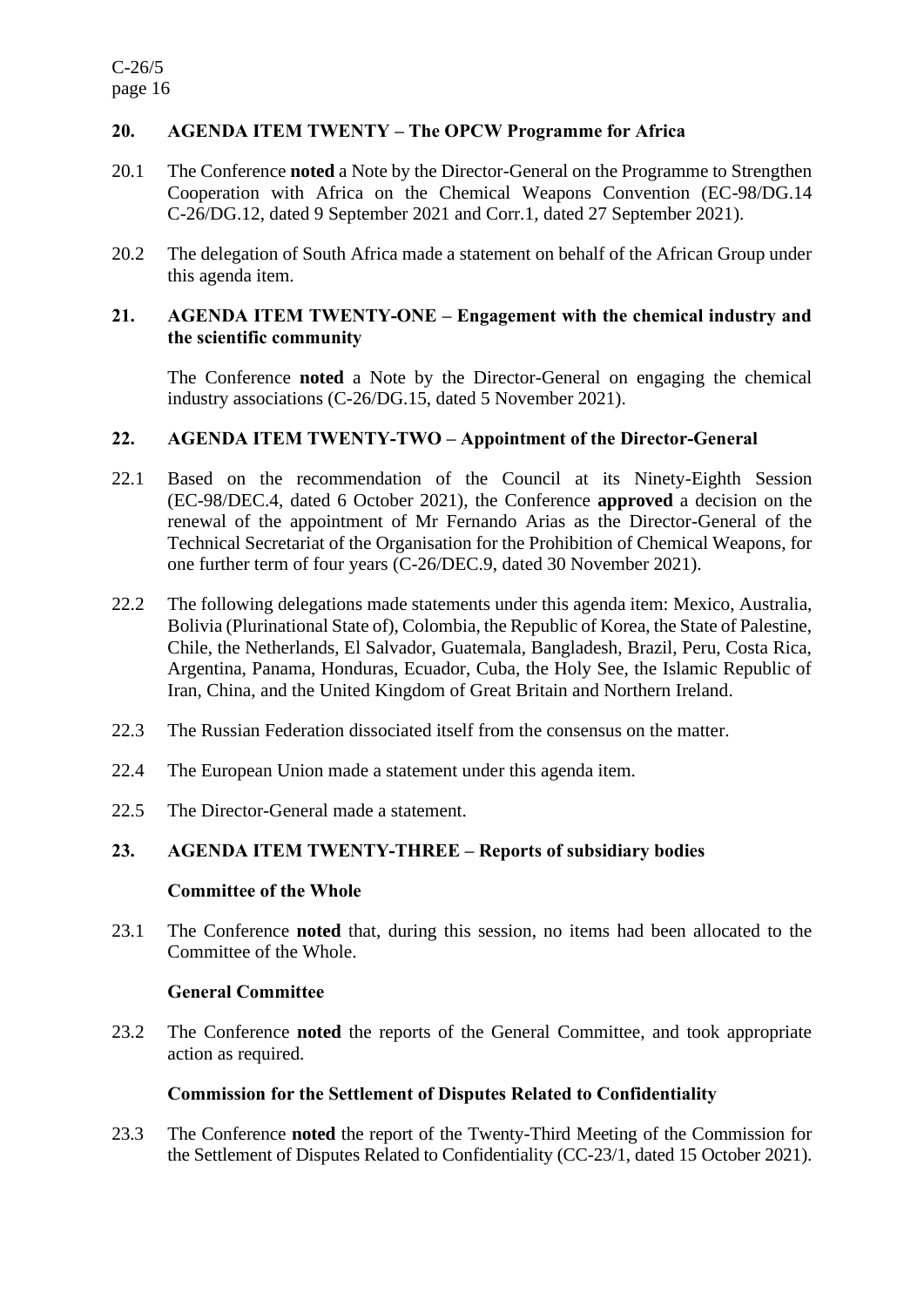# **Credentials Committee**

23.4 The Conference **considered** and **approved** the report of the Credentials Committee on the credentials of representatives to the Twenty-Sixth Session of the Conference, which was presented to it by the Chairperson of the Credentials Committee, Mr Jozef Kušlita, Deputy Permanent Representative of Slovakia to the OPCW (C-26/4, dated 1 December 2021). The Conference further **noted** and **approved** the Chairperson's oral report that, following the close of the Credentials Committee meeting, additional original credentials had been received from Oman.

# **Committee on Relations with the Host Country**

23.5 At its Eleventh Session, the Conference adopted a decision establishing a Committee on Relations with the Host Country (hereinafter "the Host Country Committee") (C-11/DEC.9, dated 7 December 2006). The Chairperson of the Council, Ambassador Abdelouahab Bellouki of Morocco, reported to the Conference on the status of the work of the Host Country Committee.

## **Advisory Board on Education and Outreach**

- 23.6 The Conference **considered** and **noted** a Note by the Director-General reporting on the activities of the Advisory Board on Education and Outreach (ABEO) covering the period from 1 September 2020 to 31 August 2021 (EC-98/DG.17 C-26/DG.13, dated 16 September 2021).
- 23.7 The Secretariat circulated a statement by Dr Johannes-Georg Weinig, Chairperson of the ABEO (the statement was posted on the external server of the OPCW).

### **Scientific Advisory Board**

23.8 The Secretariat circulated a statement by Dr Christophe Curty, Chairperson of the Scientific Advisory Board (the statement was posted on the external server of the OPCW).

# **24. AGENDA ITEM TWENTY-FOUR – Follow-up to the Third Review Conference**

In paragraph 9.17 of its report (RC-3/3\* ), the Third Review Conference expressed its intention to keep the declarations contained in paragraphs 9.3 to 9.16 of that document under review at each regular session of the Conference. The Conference **noted** the activities in furtherance of its review of the declarations contained in paragraphs 9.3 to 9.16 of RC-3/3\* .

## **25. AGENDA ITEM TWENTY-FIVE – Dates and duration of the Fifth Review Conference and of the next regular sessions of the Conference of the States Parties**

### **Fifth Review Conference**

- 25.1 In accordance with paragraph 22 of Article VIII of the Convention, the Conference **decided** that its Fifth Review Conference will be held from 15 to 19 May 2023.
- 25.2 The Conference **recommended** that the Council at its next session establish an open-ended working group to begin preparations, in cooperation with the Secretariat,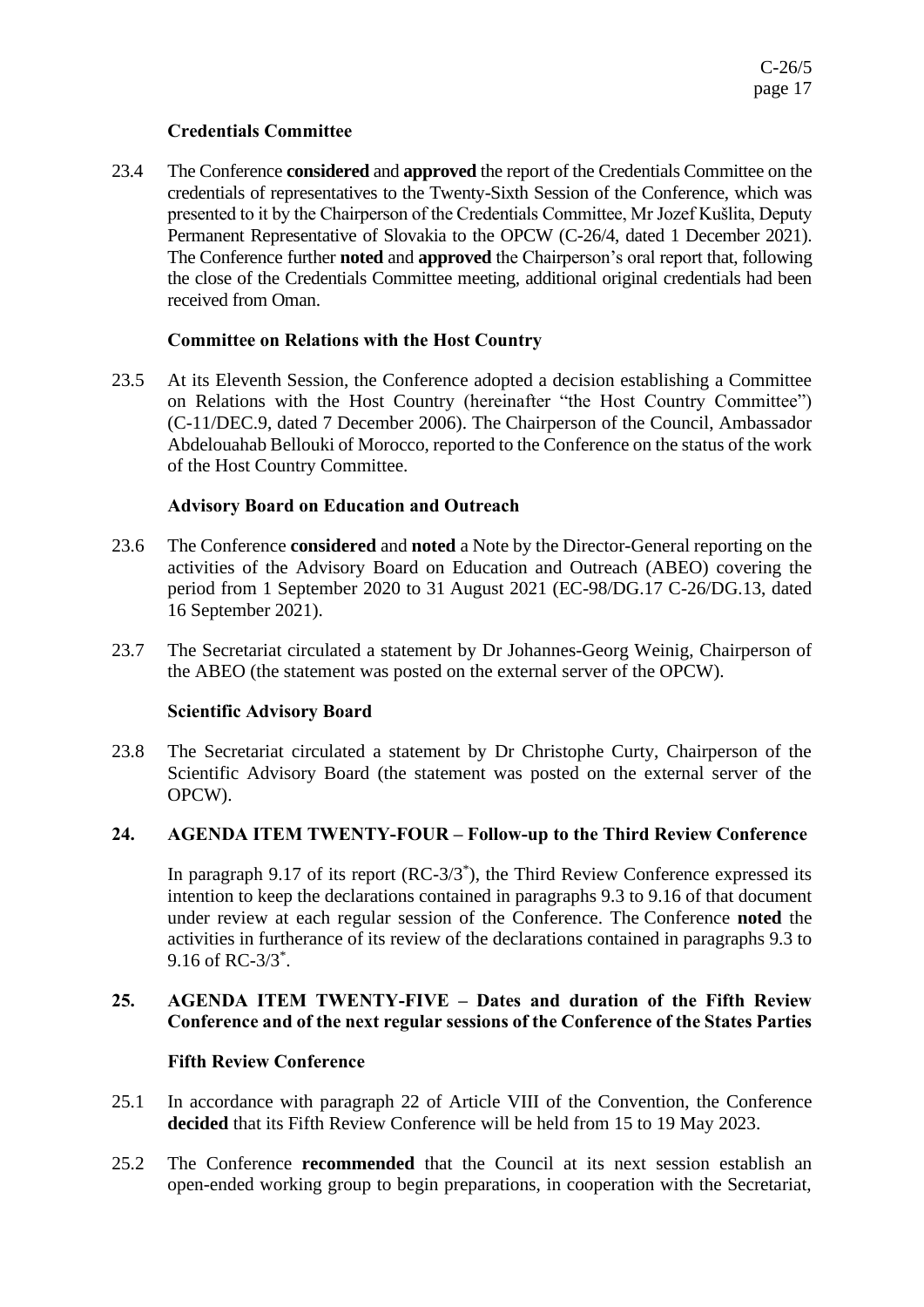for the Fifth Review Conference, which will be convened in accordance with paragraph 22 of Article VIII of the Convention.

### **Next regular sessions of the Conference of the States Parties**

25.3 The Conference **approved** the following dates for the next regular sessions of the Conference:

Twenty-Eighth Session: from 27 November to 1 December 2023;

Twenty-Ninth Session: from 25 to 29 November 2024;

Thirtieth Session: from 24 to 28 November 2025; and

Thirty-First Session: from 23 to 27 November 2026.

25.4 The Conference **authorised** the Director-General to conclude appropriate agreements with the World Forum, thus ensuring the availability of conference facilities on the dates reflected in paragraphs 25.1 and 25.3 above, while maintaining the flexibility to make necessary adjustments, if so required.

## **26. AGENDA ITEM TWENTY-SIX – Any other business**

## **Understanding Regarding the Aerosolised Use of Central Nervous System-Acting Chemicals for Law Enforcement Purposes**

- 26.1 Based on the recommendation of the Council at its Ninety-Sixth Session (EC-96/DEC.7, dated 11 March 2021), the Conference **considered** a draft decision entitled "Understanding Regarding the Aerosolised Use of Central Nervous System-Acting Chemicals for Law Enforcement Purposes" (C-26/DEC/CRP.1/Rev.1, dated 25 November 2021).
- 26.2 The delegation of the United States of America submitted a working paper on the above-mentioned draft decision (C-26/WP.1, dated 5 November 2021).
- 26.3 The Secretariat circulated a national paper by the Russian Federation (C-26/NAT.3<sup>\*</sup>, dated 26 November 2021).
- 26.4 The following delegations made statements under this agenda item: the United States of America, the Islamic Republic of Iran, Australia, the Russian Federation, Austria, China, Switzerland, and the Republic of Korea.
- 26.5 The delegation of the Islamic Republic of Iran made a statement on behalf of China, the Islamic Republic of Iran, the Russian Federation, and the Syrian Arab Republic (this document will be assigned an official reference number when it is made available to delegations).
- 26.6 The delegation of Armenia made a statement on behalf of the Collective Security Treaty Organization (this document will be assigned an official reference number when it is made available to delegations).